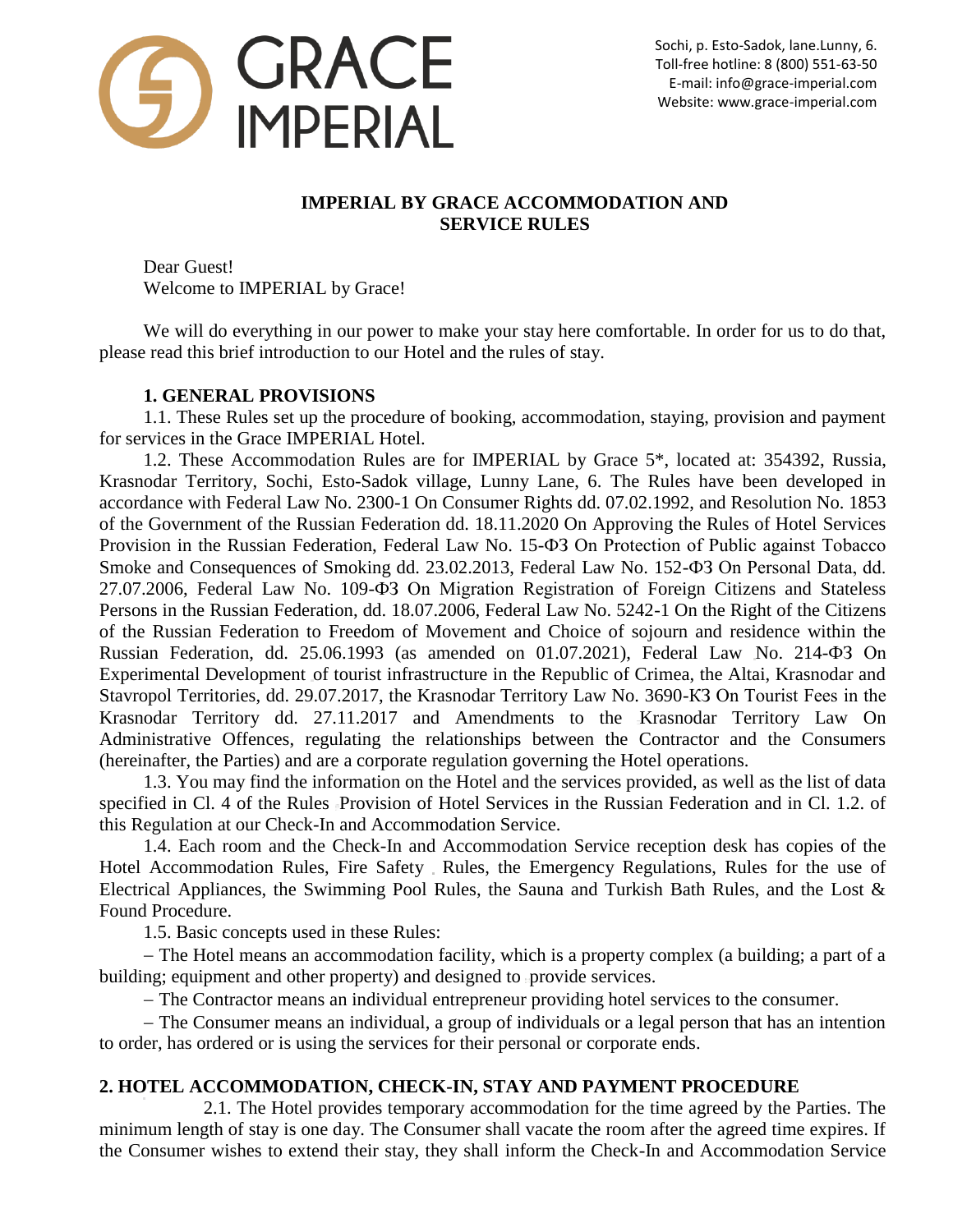manager thereof no later than 12 hours before the check-out time. The Consumer may extend their stay in the specified room only if there's no confirmed booking for it from any other Consumer.

2.2. The Hotel is open 24 hours a day, 7 days a week.

2.3. The check-out time in the Hotel is 12.00 p.m. (local time). The check-in time is 3.00 p.m. (local time), the check-out time is 12.00 p.m. (local time).

2.4. The Consumer may check in to the Hotel only subject to 100% pre-payment for their entire stay.

2.5. A guest may be granted accommodation at the Hotel without a prior booking only if there are free rooms of the requested category available at the check-in time.

2.6. For the Hotel check-in, Russian nationals shall provide a national ID (a national passport of the Russian Federation); Russian nationals permanently living abroad shall provide an international ID (a traveling passport of the Russian Federation).

Check-in for minors under the age of 14 shall be allowed upon provision of IDs of the accompanying persons: parents (adoptive parents, legal guardians), close relatives or an accompanying person (persons); of a document certifying the authorities of the accompanying person (persons) and a birth certificates for the minor.

Check in for minors aged 14 and older, not accompanied by a legal representative shall only be allowed subject to a written consent of the minor's legal representatives (parents or a parent) and provided the minor's ID is available.

Hotel check-in for foreign nationals requires a national passport (always, no exceptions) with a migration card/temporary residence card/residence permit attached.

2.7. If any of the documents above is not provided, the Contractor may deny check-in.

2.8. When checking the Consumer in, the Contractor shall inform them about their room category, the current rates and the type of services included in the rate or provided for a fee.

2.9. The Contractor will define the list of services included in the room rate. The Consumer shall pay fully for the services provided by the Contractor, after accepting them. At the Consumer's discretion, the service may be paid in full upon signing the contract or in advance.

2.10. Payment for the Hotel accommodation and services shall be based on free (market) rates, according to the price list approved by the Hotel management. Pricing for the Hotel rooms shall be dynamic. The rates may be changed at any time at the Contractor's discretion. The rate for a room shall be fixed on booking and does not change until the Consumer leaves the Hotel. The payment currency shall be RUB; we accept payments in cash, wire transfers under the booking contract, or card payments.

2.11. Tax and payment receipts shall be issued after making cash deposits at the cash desk, or by debiting Consumer's payment card. The final settlement shall be done on check-in.

2.12. The Hotel services are to be paid for at the check-out time: 12.00 p.m. (local time).

2.13. If the Consumer stays at the Hotel for less than a day (24 hours), a full daily rate shall be charged.

2.14. Subject to the Consumer's consent and room availability, if the Consumer stays at the Hotel from 00.00 until the check-out time (local time), the early check-in rate is charged (50% of the applicable current full daily room rate).

2.15. If the Consumer or the Consumer's representative wishes to secure check-in before 03.00 p.m. on the check-in date, the room shall be booked and paid for starting from the day before the Consumer's arrival to the Hotel.

2.16. For early check-in, the fee for the room shall be charged as follows, depending on the current room rate:

- not more than 6 hours before the check-in time — hourly rate;

 $-6$  to 12 hours before the check-in time  $-50\%$  of the room rate;

 $-12$  to 24 hours before the check-in time  $-100\%$  of the room rate.

For late check-out, the fee for the room (extension of the stay) will be charged as follows, depending on the current room rate:

- not more than 6 hours after the check-out time — hourly rate;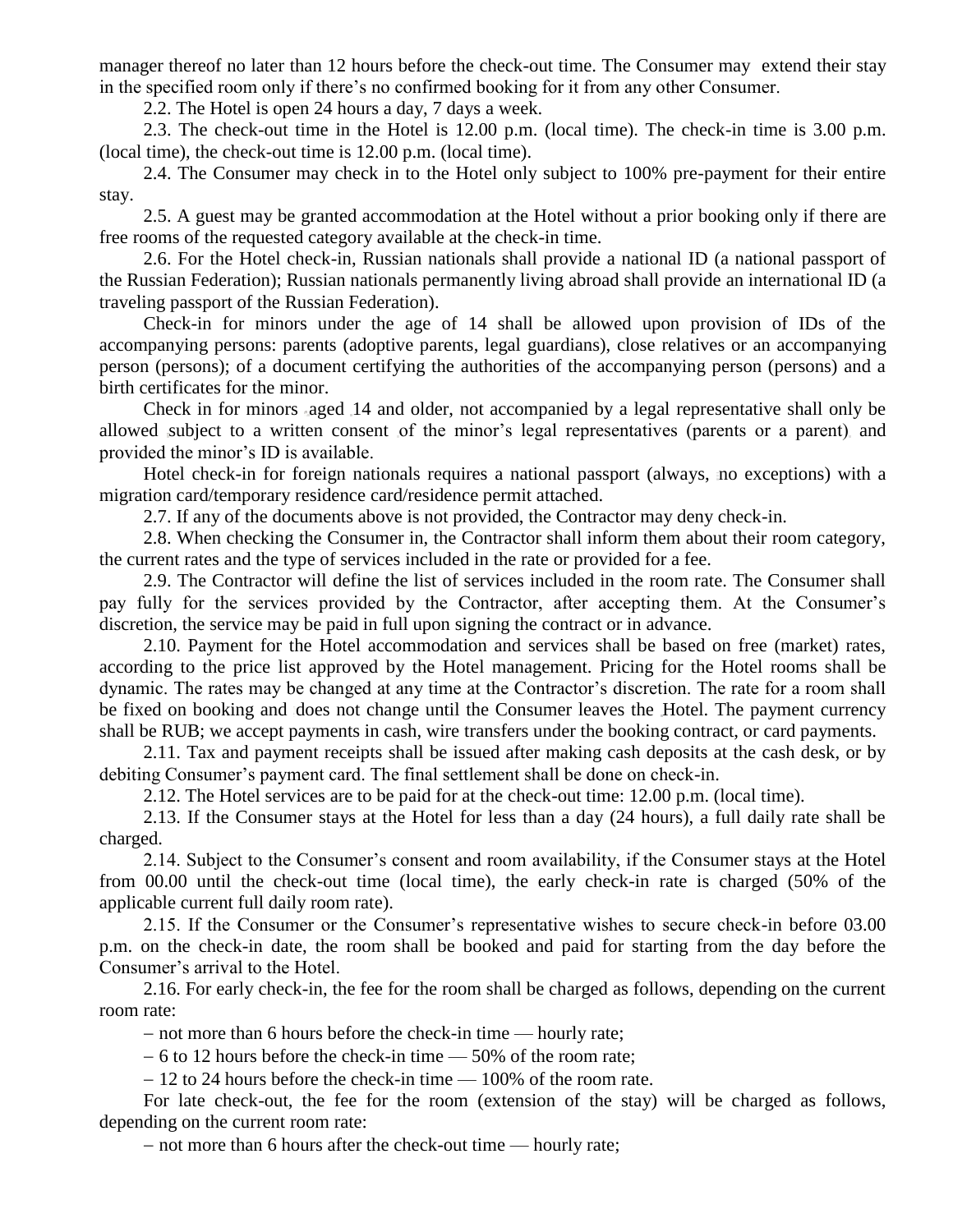$-6$  to 12 hours after the check-out time  $-50\%$  of the room rate;

 $-12$  to 24 hours after the check-out time  $-100\%$  of the room rate.

2.16.1. In case of early check-out, the money for the unused hours will be refunded only subject to compensation for the Contractor's expenses.

If the guest has not used some of the services due to the early check-out, the refund will be provided as follows:

48 hours before the check-out date and time, the Consumer shall contact the reception manager to request a refund (the Consumer shall present his/her passport and a copy of the receipt for the service paid);

The Consumer shall fill out and sign a refund request form for any earlier purchased services, indicating the grounds for the refund;

The manager shall execute a set of documents for the refund (all documents will be sent to the Accounting Department; in order to ensure correct processing the refund procedure may take up to 30 minutes);

The Consumer shall sign an expense cash order, receive cash and a receipt issued in exchange for the refundable one (when paying for unused services in cash);

The refund in case of Consumer's payment for unused services by a bank card shall be made to the card used by the Consumer for such payment. In this case, no refund in cash or by transfer to other banking details shall be made. The refund shall be made within 10 business days from the date of receipt of the completed request from the Consumer.

2.16.2. If the Consumer notifies the manager of an early check-out less than 48 hours before the required date and time, the Contractor will charge a full daily rate.

In case the Consumer stays for more than 15 minutes after the check-in, the money for the current day will not be refunded (the accommodation services shall be deemed to have been rendered by the Contractor).

In order to get a refund, the Consumer shall issue a refund request with a copy of the Hotel accommodation payment receipt attached. The reception desk manager shall be authorized to deny a refund if the receipt has been lost or if the Consumer refuses to provide it.

### **Please keep your copy of the RECEIPT until the end of your stay!**

In case the accommodation fee was paid when booking a package tour via a travel agency, the money paid may be refunded only by that travel agency.

2.16.3. In case the Consumer is being removed from the hotel due to gross violations of the hotel rules or illegal actions against other guests or the Hotel staff, the money for the unused services will be refunded only after withholding a compensation for the Contractor's expenses.

2.16.4. The maximum duration of stay at the hotel is six (6) months.

2.17. Early check-in to a pre-booked room at the Hotel, as well as late check-out are provided subject to the reception desk manager's approval.

2.18. If the Consumer is late for more than 24 hours, a full night fee will be charged, but no more than that.

2.19. Children under the age of 4 will be accommodated free of charge with no extra bed provided. Children 4 years and older will be provided with a bed, and the fee will be charged accordingly.

2.20. If there are two children under 4 years staying in the same room, one extra bed will be provided and the fee will be charged accordingly.

2.21. Consumers may be moved to another room upon their request (subject to availability of free rooms) or due to the hotel's operational need. Room change will be arranged by the reception desk manager.

2.22. Visitors may stay in the Consumer's room from 07.00 a.m. to 11.00 p.m. at the Consumer's request and subject to the Contractor's approval, if they provide valid IDs. If a visitor stays in the Consumer's room after 11.00 p.m. or if the Consumer invites a visitor into their room at nighttime (11.00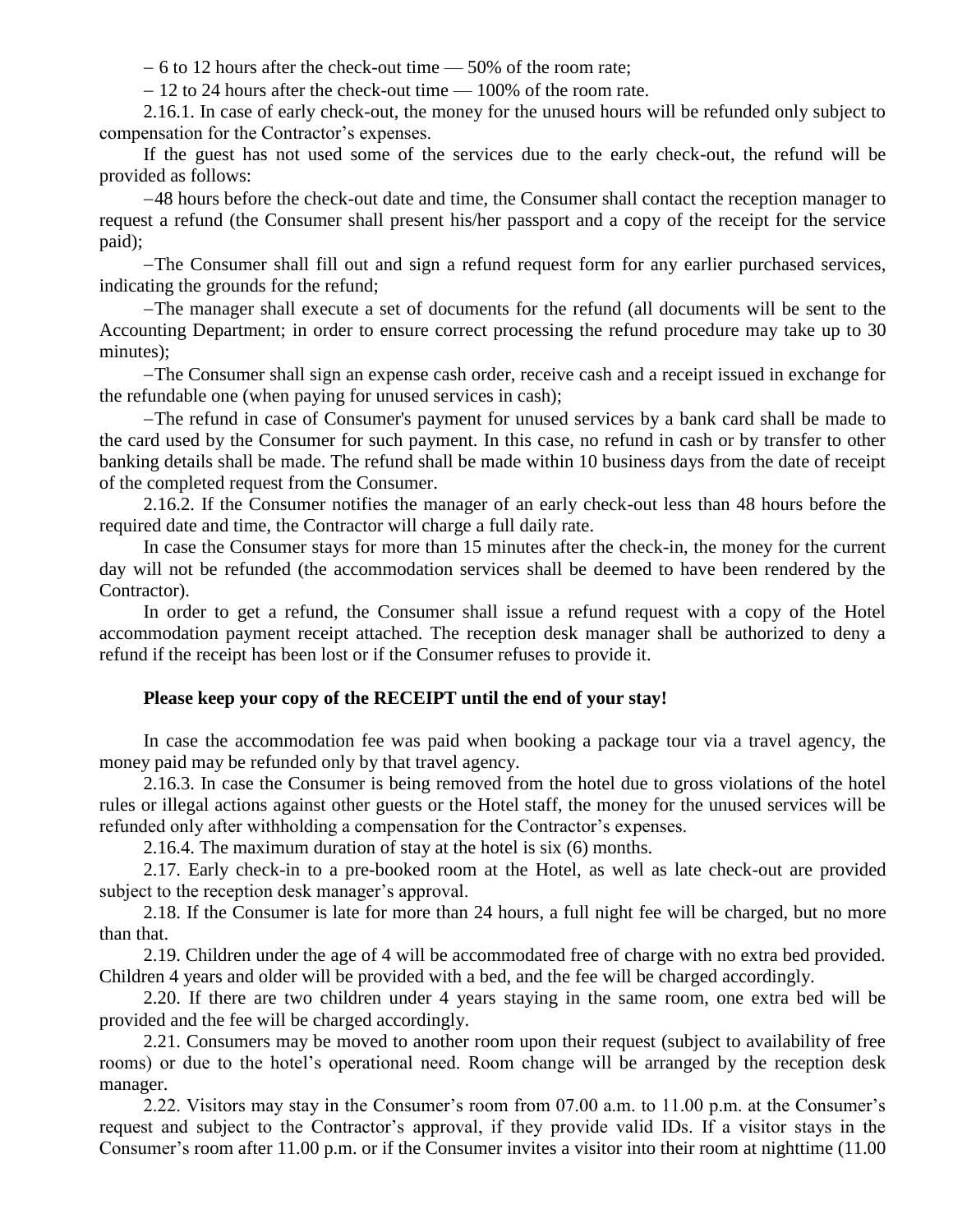p.m. to 07.00 a.m.), such a visitor shall be checked in as an extra guest in the Consumer's room, if they provide a valid ID as per the Russian law. If a visitor does not provide an ID, the Contractor may deny check-in. Checking in an extra guest may be subject to a fee according to the approved price list and the actual current rate.

2.23. The Contractor shall not be responsible for the actions of the Consumer's visitors.

2.24. The Hotel guests are personal data subjects according to Federal Law No.152-ФЗ On Personal Data, dd. 27.07.2006. By providing their personal data to the Contractor, the guests guarantee that such data is accurate. Provided that the Contractor needs the Consumers' personal data in order to provide the proper level of services and for correct record-keeping, the Consumer checking in and signing a registration form at the reception desk confirms that he or she grants the Contractor the right to process their personal data without approval from an authorized body for the protection of the rights of subjects of personal data. The data includes: first name, last name, patronymic, sex, nationality, residence/registration address, contact phone number, e-mail address, main ID details, issue date of that ID and the issuing body.

Personal data of the Hotel guests shall be stored on hard and digital media and the Contractor shall guarantee the security thereof. The Contractor may process the Consumer's personal data for five years after signing a Hotel service contract; thereafter, that data is deleted by the Contractor, or the Consumer shall renew his or her consent to personal data processing. Processing personal data of the Hotel guests includes actions (operations) such as collection, classification, accumulation, correction (update, change), use for record-keeping purposes, distribution (including transfer) on request from law enforcement, tax or judicial authorities, any lawyers or employers of the person in question, depersonalization, blocking or deletion.

2.25. On Hotel check-in, the Consumer shall pay a tourist fee as provided in Federal Law No.214- ФЗ On Experimental Development of tourist infrastructure in the Republic of Crimea, the Altai, Krasnodar and Stavropol Territories, dd. 29.07.2017, the Krasnodar Territory Law No.3690-KZ On Tourist Fees in the Krasnodar Territory and Amendments to the Krasnodar Territory Law On Administrative Offences, dd. 27.11.2017. Persons entitled to benefits as provided in Federal Law No.214-ФЗ, dd. 29.07.2017, shall be exempt.

2.26. According to Art. 12 Cl. 5 of Federal Law No. 15-ФЗ On Protection of Public against Tobacco Smoke and Consequences of Smoking dd. 23.02.2013, tobacco smoking is banned in the facilities intended for housing, hotel services, temporary accommodation or residence services. Furthermore, according to Art.19, Cl. 3 of the same Federal Law, selling tobacco products is prohibited on territories and in facilities intended for housing, hotel services, temporary accommodation or residence services, as well as housing services. Therefore, tobacco smoking or selling tobacco products is banned on the Hotel grounds.

The guest rooms and room balconies are **nonsmoking areas.** There are designated smoking areas at the Hotel. Consumers in violation of that rule shall pay a fine of RUB 5,000. Furthermore, any violation of this Rule will entail administrative liability in accordance with the Code of Administrative Offenses of the Russian Federation.

2.27. Subject to room availability, the special right for the Hotel accommodation shall be granted to:

– Heroes of the Soviet Union, Heroes of the Russian Federation, Full Cavaliers of the Order of Glory.

 Employees of prosecution offices, police, courts, military courier services, tax authorities, federal government communication and information services (while on active duty).

 $-D$  isabled persons, group I and those accompanying them (one accompanying person at most); other groups as per the applicable Russian laws.

- Participants of the Great Patriotic War, group II and III disabled persons, as well as those accompanying them (one accompanying person at most) shall be granted priority at accommodation, as long as free rooms are available.

2.28. Hotel guests are granted priority right to the Hotel restaurant services.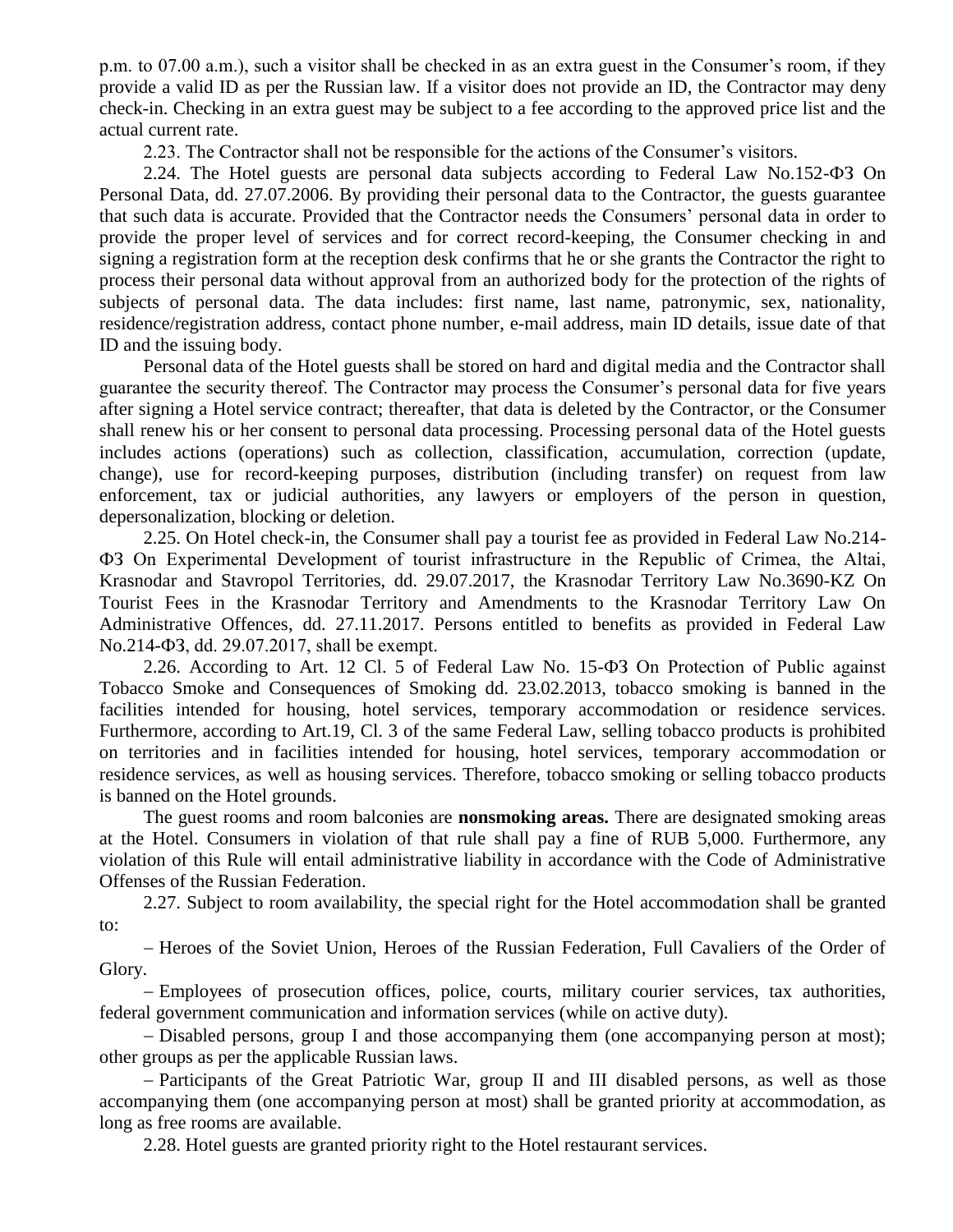2.29. Bed sheets change: every four days. Towels change: every other day. Toiletries change: every day, as they are used. The Consumer may request an unscheduled bed sheets change.

2.30. All the Consumers staying in the Hotel may use the following free services:

– visiting the sauna, Turkish bath, swimming pool, throughout their stay;

- free Wi-Fi, max speed 3 Mbps;

– kids' room.

2.31. The Hotel will provide the staying Consumers with the following extra services free of charge:

- ambulance calls;

 $-$  use of the first aid kit;

– taxi calls;

- room correspondence delivery upon receipt;

- waking up at a specific time;

boiling water, sewing kit, one set of crockery and cutlery.

2.32. The Contractor will provide the Consumer with extra paid services on request, according to the current services list and the price list.

2.33. The Contractor may not provide any extra paid services without the Consumer's consent. The Consumer may refuse the services if they have not yet been provided or request a refund if the payment has already been made. Making any services conditional on provision of other services shall not be allowed.

2.34. Refunds for pre-paid guided tours will be provided if the Consumer notifies of the cancellation 24 hours before the scheduled time of the service. In all other cases, the money will be refunded only upon compensation for the Contractor's expenses.

## **3. BOOKING CONDITIONS**

3.1. If the Consumer accepts these Accommodation and Service Rules, the Contractor may confirm or deny the Consumer's booking request by phone, e-mail or at the Contractor's website in a way that secures verification of the Consumer's identity.

3.2. A room in the Hotel may be booked by sending a request to the Contractor's Reservations Department by phone, e-mail or web-site:

TEL.: 8 800 551 6350, +7 862 277 7956, +7 862 277 7530

e-mai1: zakaz@grace-imperial.com

site: https://grace-imperial.com/

3.3. Secure Booking means booking a room with a confirmation received that the Contractor guarantees the Consumer or the Consumer's representative a stay in the booked room throughout the time of the booking. The Consumer, in turn, guarantees that he or she will pay for the room, even if they do not stay in it in case they miss their trip.

The booking may be secured by:

 $-$  the payment for the first night of the stay;

 $-$  the payment for the entire stay.

3.4. If a Consumer books a stay that is supposed to last more than twenty one (21) calendar days, such a booking will be provided subject to a prepayment of twenty per cent (20%) of the entire accommodation cost.

3.5. The Consumer may secure their booking through the following payment methods:

by cash at the Hotel;

by a Visa, MasterCard, Аmerican Express, ЈСВ, MIR payment card;

by wire transfer to the Contractor's settlement account;

3.6. According to the Contractor's rules, the Consumer that made a booking shall be the holder of the bank card used to secure the booking. The same card shall be provided at check-in. If another bank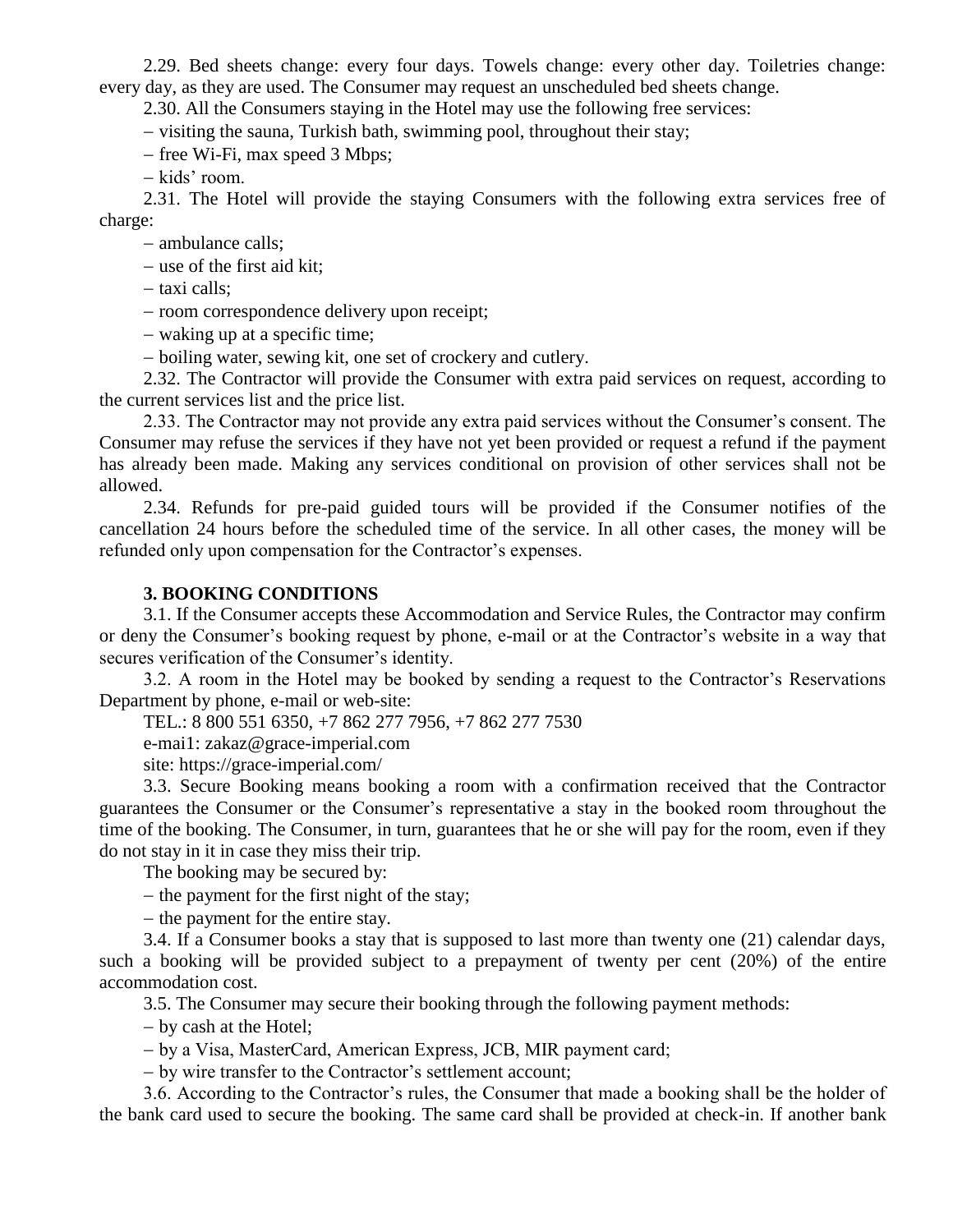card is provided, the prepayment shall be refunded to the card used to secure the booking. In that case, the Consumer shall pay for the services using another bank card or cash.

3.7. If the Consumer did not cancel their booking on time, the cost of one night payment will be withheld.

3.8. Any changes to the dates of stay (check-in or check-out dates, stay rescheduling), or cancellation of the booking services without incurring a penalty is allowed: for the off-season (April 20 to October 15) – no later than 14 calendar days before the check-in date; for the peak чseason (October 16 to April 19) – no later than 7 calendar days before the check-in date.

If the Consumer cancels a booking and sends an appropriate notice to the Contractor's e-mail no later than the date specified in Cl. 3.8. hereof, the prepayment shall be refunded to the Consumer in full without a penalty, except for the bank transfer fees.

If the Consumer misses the deadline specified in Cl. 3.8 hereof, the Contractor may withhold the cost of one night stay as per the rate in effect at the moment of such transaction, from the prepayment amount paid by the Consumer (the Consumer's guarantor, the Client). That withholding is to compensate the loss suffered by the Contractor due to the room's idle time, or to the room being booked by the Consumer for the entire stay duration.

3.9. If the Consumer who has secured a booking could not arrive to the Hotel due to force majeure events such as:

-death, sudden deterioration of the Consumer's, their spouse's or their close relatives' health;

-the Consumer's property being damaged by fire or other disasters;

court proceedings which the Consumer shall participate in on the court's order, so he or she is unable to leave the place of their residence;

a foreign national being refused a visa by the Russian Embassy;

force majeure events (natural disasters, epidemics, quarantine, adverse weather conditions);

-flights, trains or buses being cancelled without the Consumer's fault,

and provides sufficient written proof as to the above, the penalty shall not be imposed on the Consumer.

3.10. If a secured booking has been agreed and paid for 1 night, the room shall be reserved for the Consumer till 07.00 a.m. of the day following the planned check-in date.

If a secured booking has been agreed and paid for more than 1 night and the Consumer fails to arrive by 07.00 a.m. of the day following the day of the supposed check-in, the room stays reserved until 12.00 p.m. of the day following the planned check-in date, in order to clarify the situation. If the Consumer fails to arrive and/or contact the Hotel after 12.00 p.m., the Contractor may cancel the booking.

3.11. Non-secured booking means that the room will be reserved for the Consumer till 06.00 p.m. of the planned check-in day. Consumers with non-secured bookings shall be checked in on a first-come, first-served basis, starting on 02.00 p.m. of the check-in day. Check-in before 02.00 p.m. is not guaranteed and is subject to the free rooms availability. The Consumer, in turn, may refuse to secure their booking via prepayment. If the Consumer fails to arrive to the Hotel by 06.00 p.m. of the planned check-in day, the booking will be cancelled. The Consumer shall not be charged the cost of the unused room.

3.12. If the Consumer did not secure their booking and did not check in to the Hotel by 06.00 p.m. of the planned check-in day, the booking will be cancelled after 06.00 p.m. of that day. If the booking has been cancelled, and the Consumer arrives at the Hotel after 06.00 p.m., the Consumer will be checked in on a first-come, first-served basis, if free rooms are available and at the rate in effect on the current date.

### **4. RIGHTS AND OBLIGATIONS OF THE PARTIES**

### **4.1. The Consumer shall:**

4.1.1. Keep the accommodation facilities intact, be mindful of the Hotel's Property and facilities, sanitary and other appliances.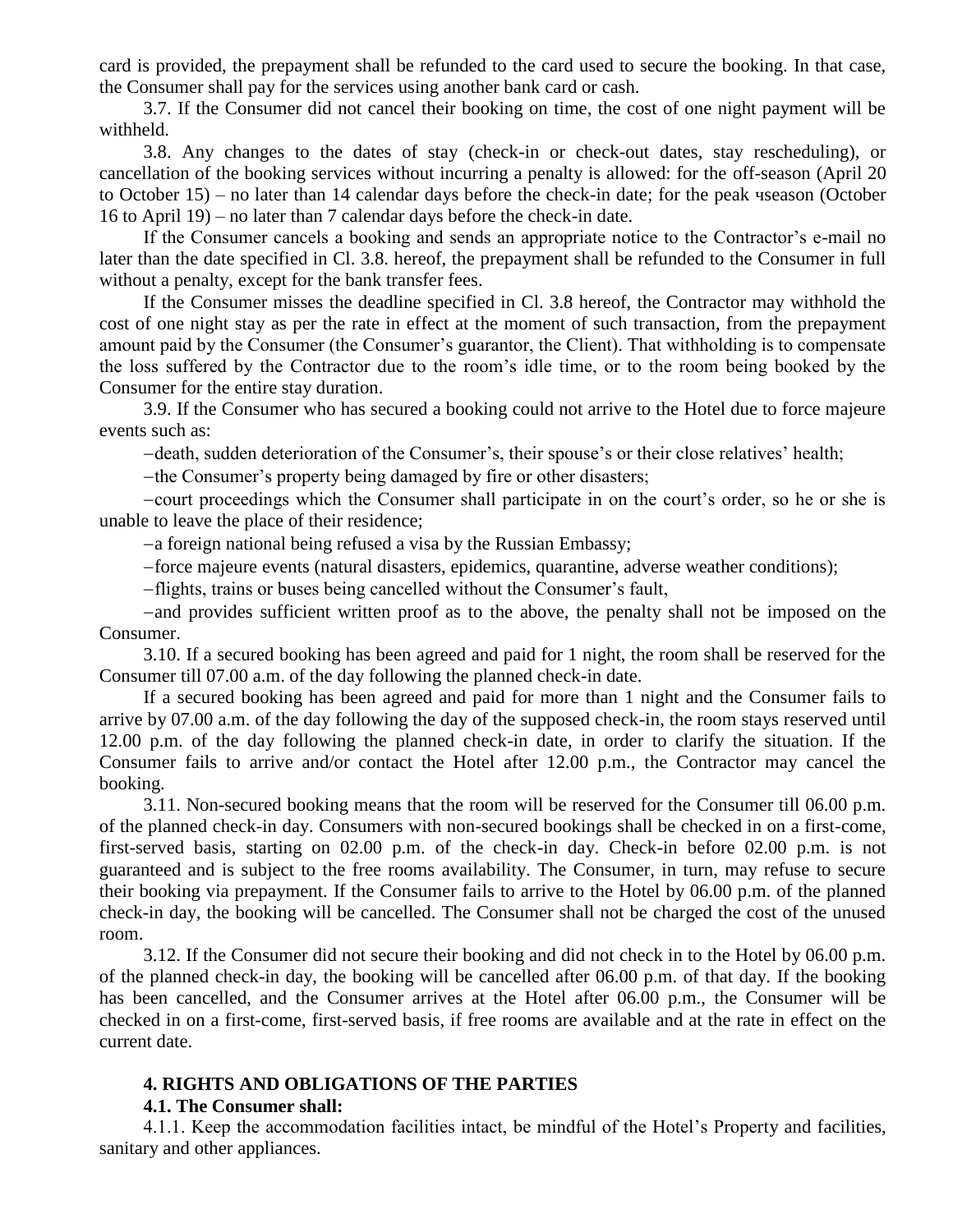4.1.2. When leaving the room, shut down the water taps, close the windows, turn off the light, TV, air conditioner, clothes iron, electric kettle and other electric appliances.

4.1.3. Follow the accommodation rules of the hotels, keep the noise down and follow the sanitary requirements in the room and around the public spaces.

4.1.4. Keep the noise down in the room 11.00 p.m. to 07.00 a.m. If the Consumer violates this requirement, the Contractor may stop providing the services and remove the Consumer from the Hotel.

4.1.5. Use TV sets, radio receivers, CD players and other loud-speaking devices only after setting the sound at the level that would not disturb other guests; respect other Consumers' right to not be disturbed. If the Consumer violates this requirement, the Contractor may stop providing the accommodation services to the Consumer.

4.1.6. Strictly follow these Rules, the Fire Safety Rules, Rules for the use of Electrical Appliances.

4.1.7. Repay the damages in case any property of the Hotel, the Hotel staff or other Consumers is lost, damaged or harmed. The amount of the damages to be paid is stated in the Property Damage Price List in force at the Hotel.

4.1.8. Prevent smoke from gathering inside the rooms or public spaces to the level that would trigger a fire alarm.

4.1.9. Grant the staff of operator companies and the Contractor's representatives with access to the Consumer's room in order to inspect the room's technical and sanitary condition, sanitary and other equipment, and to carry out the required repair and maintenance works.

4.1.10. Mind the landscaping objects and greenery, follow sanitary requirements on the Hotel grounds.

4.1.11. Be responsible for the actions of visitors the Consumer invites to their room.

4.1.12. Fully and timely pay for all the services provided to the Consumers, according to the approved price list.

#### **4.2. The Consumer may**

4.2.1. Upon detection of any deficiencies in the services rendered, at the Consumers discretion, require:

 $-$  to eliminate such defects free of charge;

- to reduce the price for the service rendered accordingly.

4.2.2. The Consumer may demand compensation for unsatisfactory services, according to the service type and scope.

#### **4.3. The Contractor shall:**

4.3.1. Provide the services to the declared quality standard.

4.3.2. Provide full information on the services on offer, the payment method and procedure. The information shall be made available in the Guest Files in the rooms, or at the Contractor's Check-In and Accommodation Service.

4.3.3 Provide the Book of Commentaries and Suggestions kept at the Contractor's Check-In and Accommodation Service, on request.

4.3.4. Review Consumers' commentaries and suggestions promptly.

#### **4.4. The Contractor may:**

4.4.1. Visit the Consumers' rooms without consulting the Consumer in order to provide the necessary Guest services: clean the room, restock the mini-bar and the tea set, deliver correspondence and laundry orders; also in cases of smoke, fire, flooding detection, in order to investigate any violations by the Consumer of these Rules, public order, or Rules for the use of household appliance.

4.4.2. The Contractor may unilaterally terminate the Hotel services contract or deny the stay extension or room re-booking in the following cases:

Accommodation Rules violations;

-late payment for services;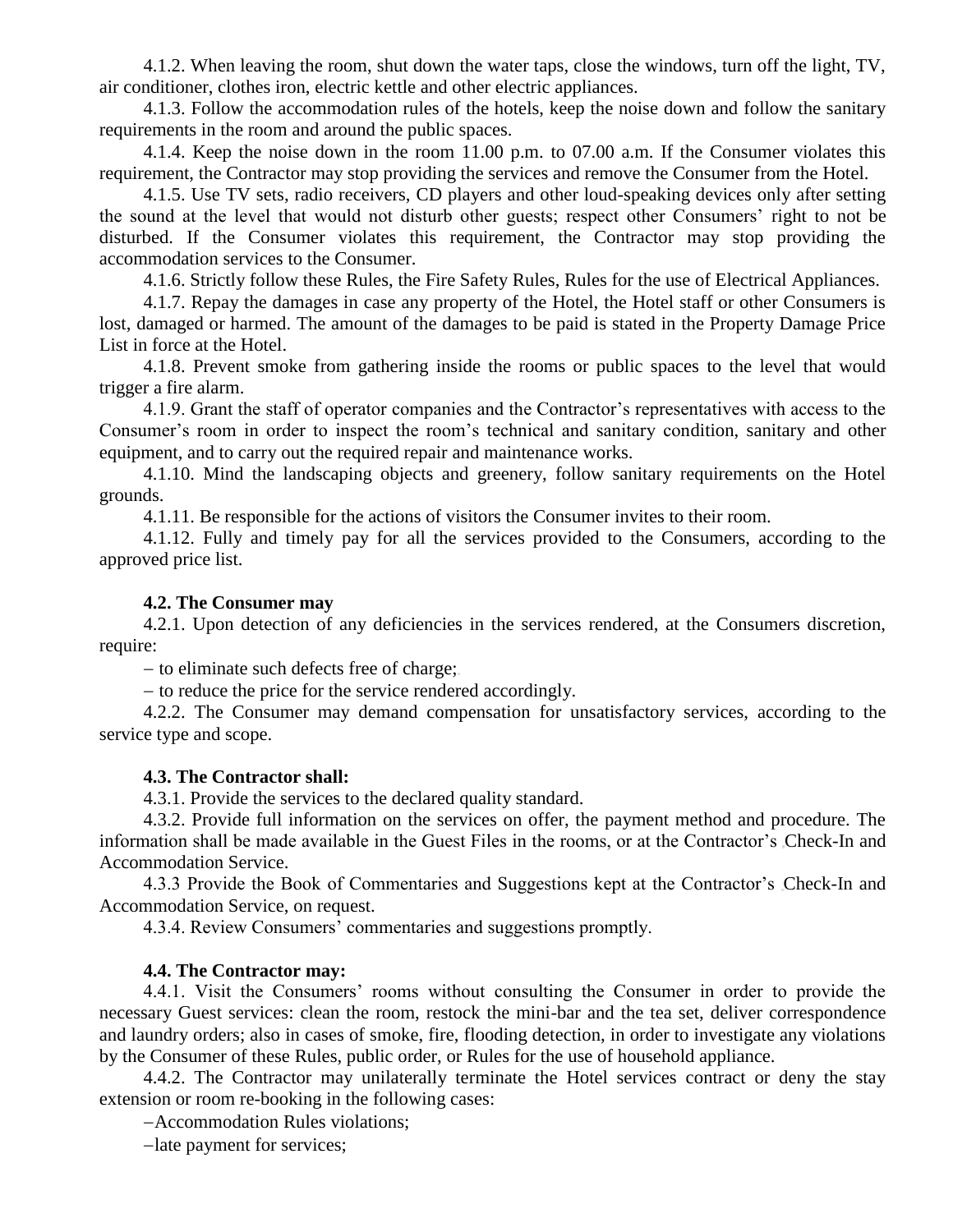-the Consumer causing material damage to the Contractor;

the Consumer making unsubstantiated claims against the quality of the Contractor's services, which do not align with the Contractor's standards and rules;

impropriety in defiance of what is considered reasonable and dignified, namely: violence, verbal abuse, hooliganism, excess drinking, rudeness and disrespect toward the Hotel staff, other Consumers or other persons, misbehavior in the public spaces, etc.

### **5. THE HOTEL DOES NOT ALLOW:**

5.1. For any third parties (the Consumer's visitors) to be present in the room 11.00 p.m. to 07.00 a.m. during the stay.

5.2. For the Consumer to give the key card to their room to any third party who is not a guest of the Hotel.

5.3. Keeping dogs or cats, as well as other pets, in the Hotel rooms or on the grounds without notice to and approval of the Contractor.

5.4. Using the room to store bulky items, flammable, explosive or toxic materials, pyrotechnics, oil or fuel, or any materials harmful for the environment.

5.5. Firearms on the Hotel grounds are available only for Consumers on active duty who have an appropriate permission in their traveling pass.

5.6. Using heating devices other than those installed in the room.

5.7. Rearranging furniture without the Contractor's approval.

5.8. Smoking tobacco anywhere on the Hotel grounds save for the designated smoking places. The liability for breach of this provision is stated in Cl. 2.26 hereof.

5.9. Store or use mind-altering substances on the Hotel grounds, be under influence of alcohol or drugs.

5.10. Disturb other guests' peace from 11.00 p.m. to 07.00 a.m. At that time, the Consumers are required to keep the noise down.

## **6. LIABILITY**

6.1. The Parties shall be liable for non-fulfillment or improper fulfillment of their obligations in accordance with the laws of the Russian Federation.

6.2. The Contractor shall not be liable for any disruptions in municipal utility services (power, water, heating, etc. outages).

6.3. If any of the Hotel's property is damaged or lost and following the requirements of the Russian law, the Consumer shall compensate for damages in the amount of the market value of the lost or damaged property as it was on the date the damage was caused; additionally, the Consumer bears financial liability for damages caused by his or her visitors, according to IMPERIAL by Grace Property Damage Price List (see Annex 7 hereto) that can be found in the Hotel rooms.

6.4. The Contractor shall not be responsible for any items, including valuables, not handed over to the Hotel staff for safekeeping, as well as for any items left unattended around the public spaces or in any facilities not used for storage.

6.5. The Contractor shall not be responsible for money, valuables, securities or other possessions of the Consumer not handed over to the Hotel for safekeeping and not placed in the personal safe box provided by the Hotel.

### **7. ADDITIONAL ACCOMMODATION INFORMATION**

7.1. In case the Consumer is not at his or her room and the fee not paid for 2 hours after the checkout time, the hotel will appoint a committee to make a photo report of the Consumer's belongings, hand them over for safekeeping to the Lost & Found storage, and vacate the room. Valuables such as money, precious metals, financial instruments, etc. shall be locked up in the Contractor's safe box at the Contractor's responsibility.

7.2. The lost items storage procedure may be found at the Check-In and Accommodation Service.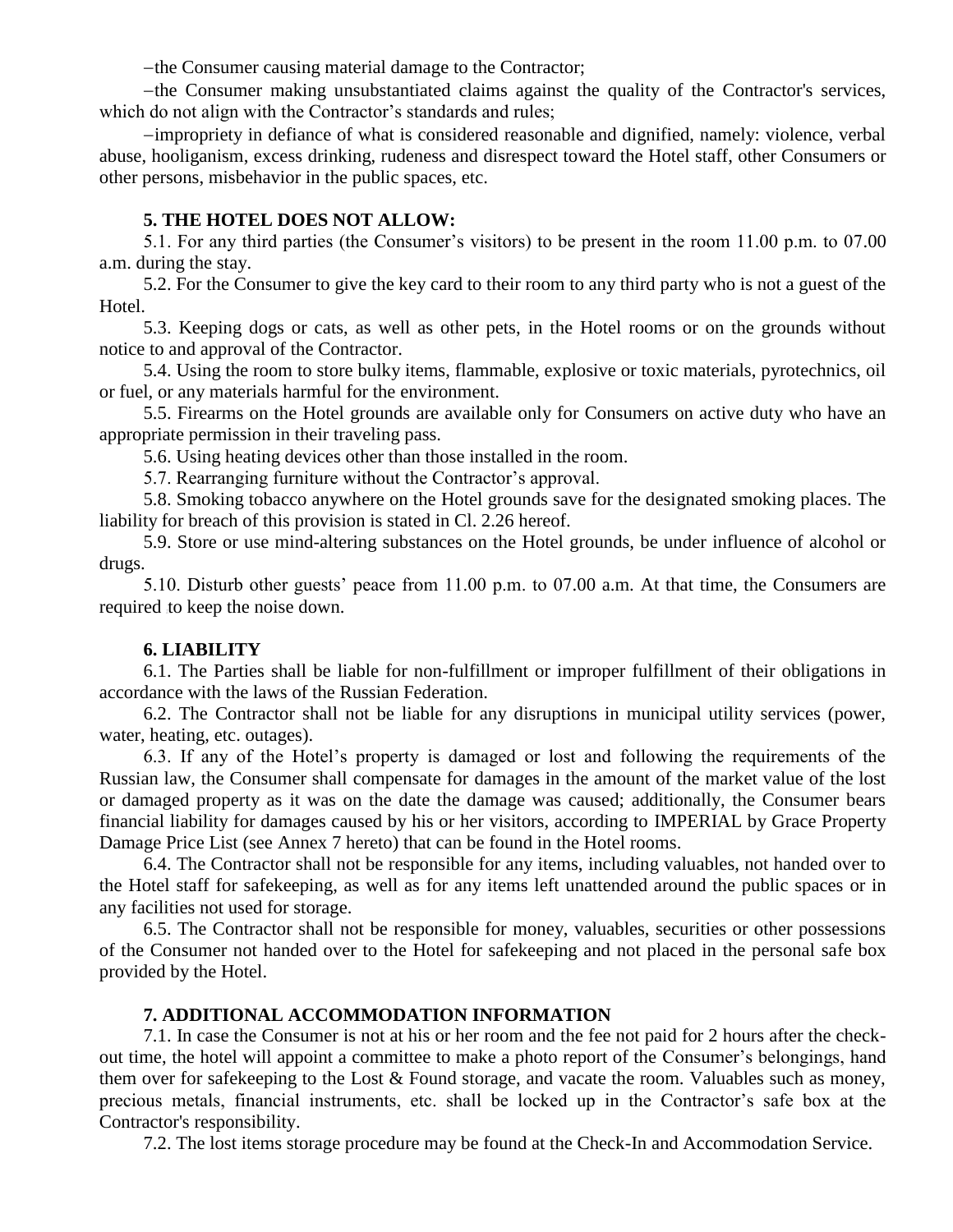7.3. If any lost items are found, the Contractor shall inform the owner immediately if the owner is known. The lost items shall be kept for 3 months. Valuables or large sums of money are kept up to 1 year, as per the Lost & Found Procedure.

7.4. In case of any claims made by the Consumer, the Contractor will do everything in their power and within the law to settle the same.

7.5. The Consumer agrees with and accepts the use of video surveillance systems in the hotel (except for the rooms and restrooms), for security reasons.

7.6. In order to keep the third parties (potential Consumers) on the Hotel services, the latter may run round-the-clock online and/or recorded video surveillance of the public spaces (the swimming pool, the restaurant, etc. Images of the Consumer, captured by the system are not the main use objects.

Video surveillance may also serve as a control for the services being provided.

Video surveillance may be public or hidden, and may be done by any technical means at the Contractor's disposal.

The Contractor may use the video surveillance footage as proof when reviewing the Consumer's claims, and to settle any disputes.

The Contractor may use the video surveillance footage without the Consumer's or the Consumer's representatives' knowledge or prior consent, including for advertisement purposes.

By signing a Guest registration form, the Consumer, the Consumer's representatives and persons staying in the same room and listed in the registration form, gives their consent to the conditions indicated in this clause. Furthermore, the Consumer, the Consumer's representatives or persons staying in the same room with the Consumer, waive the right to any claims against the Contractor if those claims are based on the video surveillance and the resulting footage constituting a violation of any person's privacy, or a slander against any persons' character or business reputation.

The Hotel may provide the video surveillance footage to any state authorities, including law enforcement and control bodies, on their request, without the knowledge or prior consent of the Consumer, the Consumer's representatives or the persons staying in the same room with the Consumer.

7.7. The Contractor may prohibit making professional photographs or video footage in or around the Hotel, if such photographs or footage is done without the Contractor's prior consent.

7.8. In all other respects not specified in these Rules, the Consumer and the Contractor shall follow the applicable law of the Russian Federation.

7.9. By signing a Guest registration form, the Consumer confirms that he or she has read and understood IMPERIAL by Grace Accommodation and Service Rules, along with:

-IMPERIAL by Grace Booking Rules (Annex No. 1);

Emergency Regulations (Annex No. 2);

-IMPERIAL by Grace Fire Safety Rules (Annex No. 3);

IMPERIAL by Grace Rules for the use of Electrical Appliances (Annex No. 4);

-IMPERIAL by Grace Swimming Pool Rules (Annex No. 5);

-IMPERIAL by Grace Sauna and Turkish Bath Rules (Annex No. 6);

-IMPERIAL by Grace Property Damage Price List (Annex No. 7);

-IMPERIAL by Grace Lost & Found Procedure (Annex No.8);

-information on the tourist fee amount and payment procedure;

and that the Consumer has been informed of the free Wi-Fi (max connection speed 3 Mpbs) use at IMPERIAL by Grace.

#### **MISCELLANEOUS**

These Rules shall be binding on all Hotel Consumers and Visitors.

By signing a Guest Registration Form at check-in, the Consumer agrees to processing of his or her personal data, as well as personal data of the persons staying in the same room and listed in the registration form.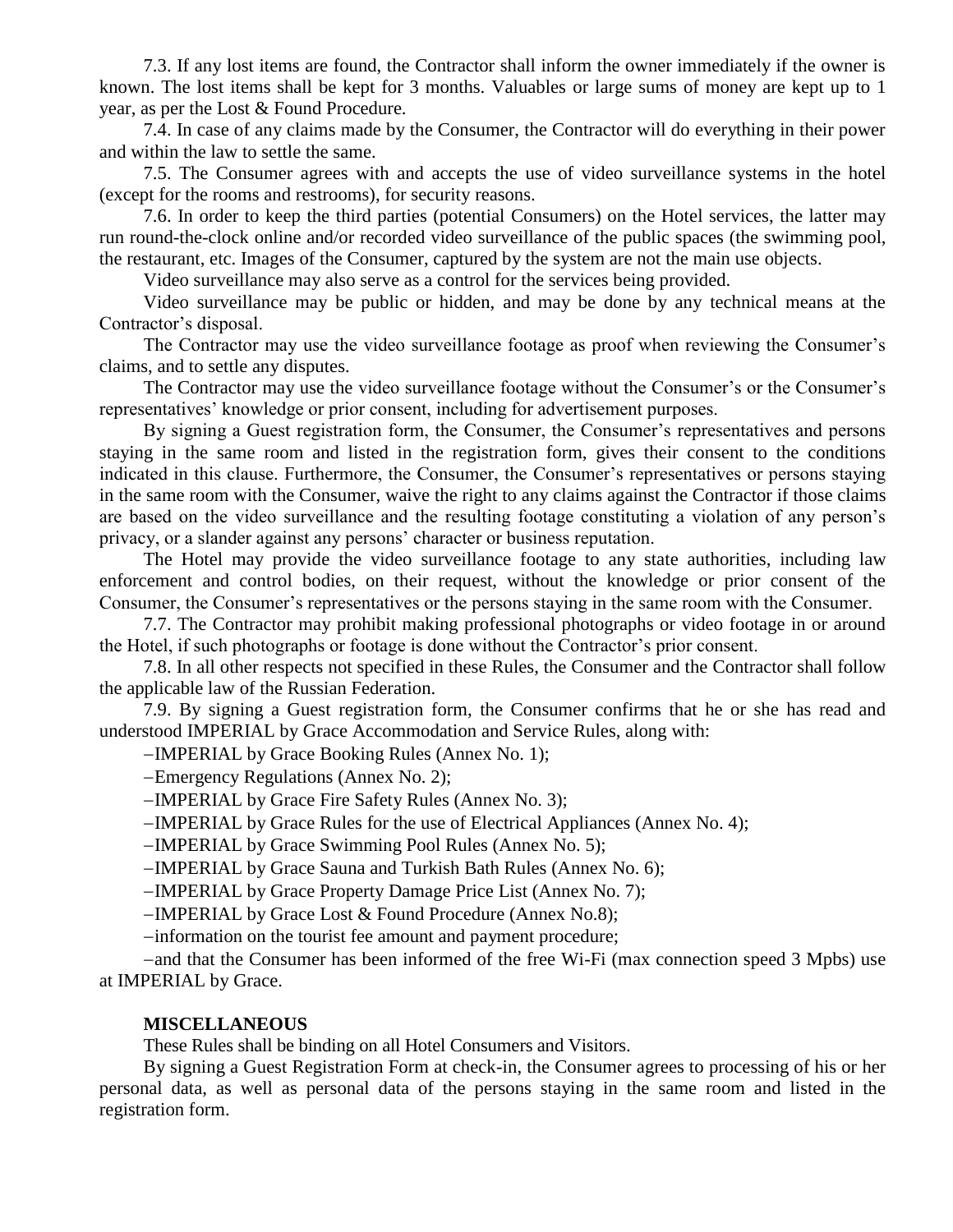By signing a Guest Registration Form at check-in, you agree that you have read and fully understood all the conditions stated in these Rules, agree with them and accept the liability for their violation according to these Rules and the applicable Russian laws.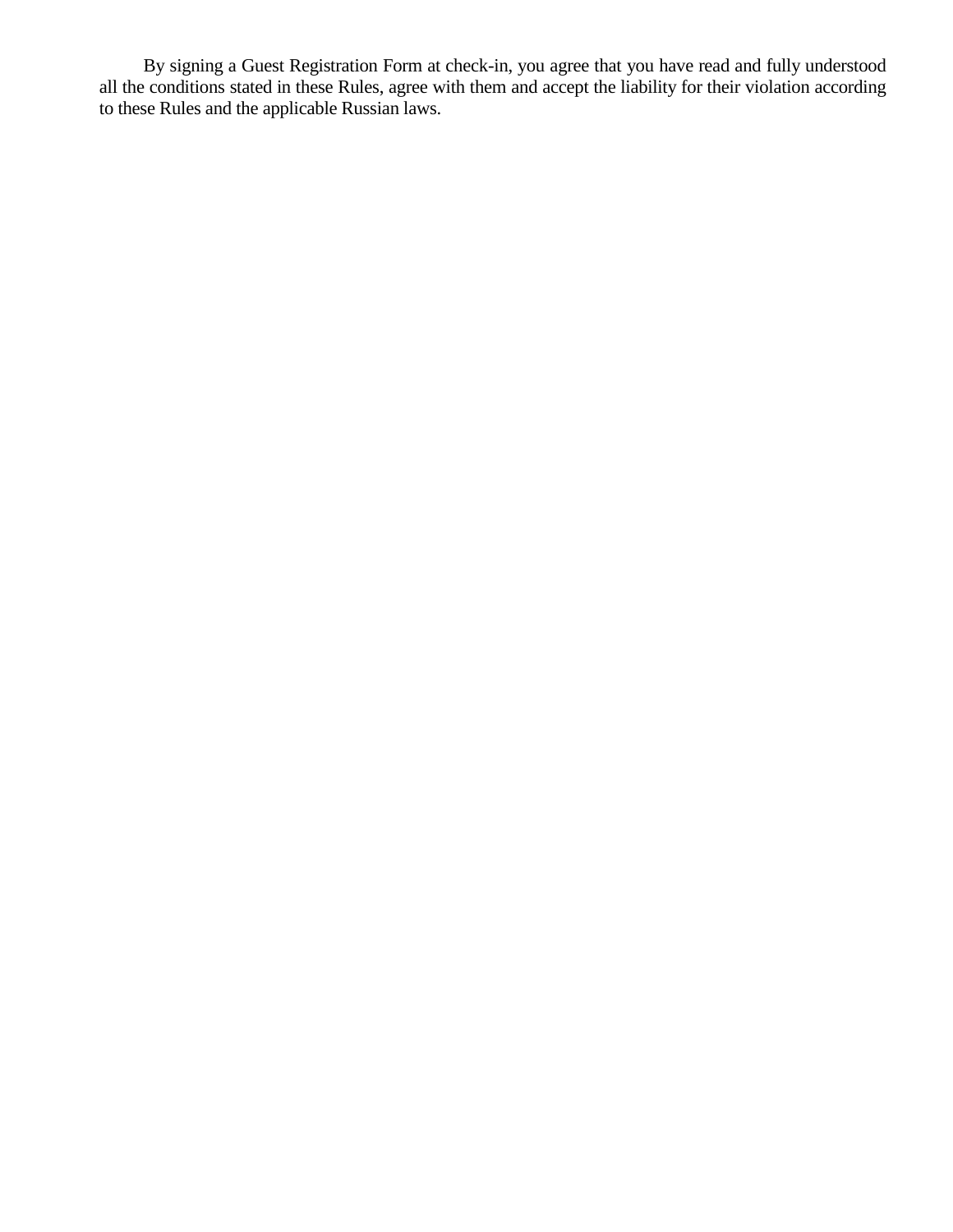#### **IMPERIAL BY GRACE BOOKING RULES**

### **GENERAL PROVISIONS**

These Rules set up the procedure for IMPERIAL by Grace service booking, provision and payment.

These Rules have been developed in accordance with the Civil Code of the Russian Federation, Federal Law No.2300-1 On Consumer Rights dd. 07.02.1992, and Resolution No.1853 of the Government of the Russian Federation dd. 18.11.2020 On Approving the Rules of Hotel Services Provision in the Russian Federation.

## **BASIC CONCEPTS USED IN THESE RULES**

**Booking** means reserving rooms (beds) by consumers in advance in a hotel or other facility.

**Secure Booking** means booking a room with a confirmation received that the Contractor guarantees the Consumer or the Consumer's representative a stay in the booked room throughout the time of the booking. The Consumer, in turn, guarantees that he or she will pay for the room, even if they do not stay in it in case they miss their trip.

The Hotel means an accommodation facility comprising of a property complex (a building; a part of a building, equipment and other property) and focused on providing services.

**The Contractor** means an individual entrepreneur providing hotel services to the consumer.

**The Consumer** means an individual, a group of individuals or a legal person that has an intention to order, has ordered or is using the services for their personal or corporate ends.

## **1. BOOKING PROCEDURE.**

1.1. A room in the Hotel may be booked by sending a request to the Contractor's Reservations Department by phone, e-mail or web-site:

Tel.: 8 800 551 6350, +7 862 277 7956, +7 862 277 7530

e-mai1: zakaz@grace-imperial.com

Website: https://grace-imperial.com/ as well as directly at the reception desk in IMPERIAL by Grace, through tourist portals or travel agents.

#### **2. BOOKING CONFIRMATION TIME.**

2.1. Not later than 24 hours after receiving the booking request, the Reservations Department shall confirm the booking to the Consumer, or deny their request.

The Booking Confirmation shall contain the following information: information on the booking provided: rooms, categories, accommodation price and period of stay, the list of services included in the room price, the list and prices of other paid services provided by the Contractor for a fee, the purchase and payment terms for those services, as well as other conditions for rendering the hotel services.

2.2. If the booking request is confirmed, the Contractor shall send the Consumer an invoice for accommodation prepayment. The Consumer who has booked accommodation shall make a prepayment for the first day of their stay. If the Consumer has booked accommodation at the Nonrefundable rate, the prepayment will be 100%.

2.3. Once the invoice has been issued and sent to the Consumer, the room specified in the invoice shall be deemed pre-booked.

2.4. The invoice will remain valid for the period indicated therein by the Contractor but for no longer than five (5) banking days from the date of its issue.

2.5. If there is less than five days' period between the booking date and the Consumer check-in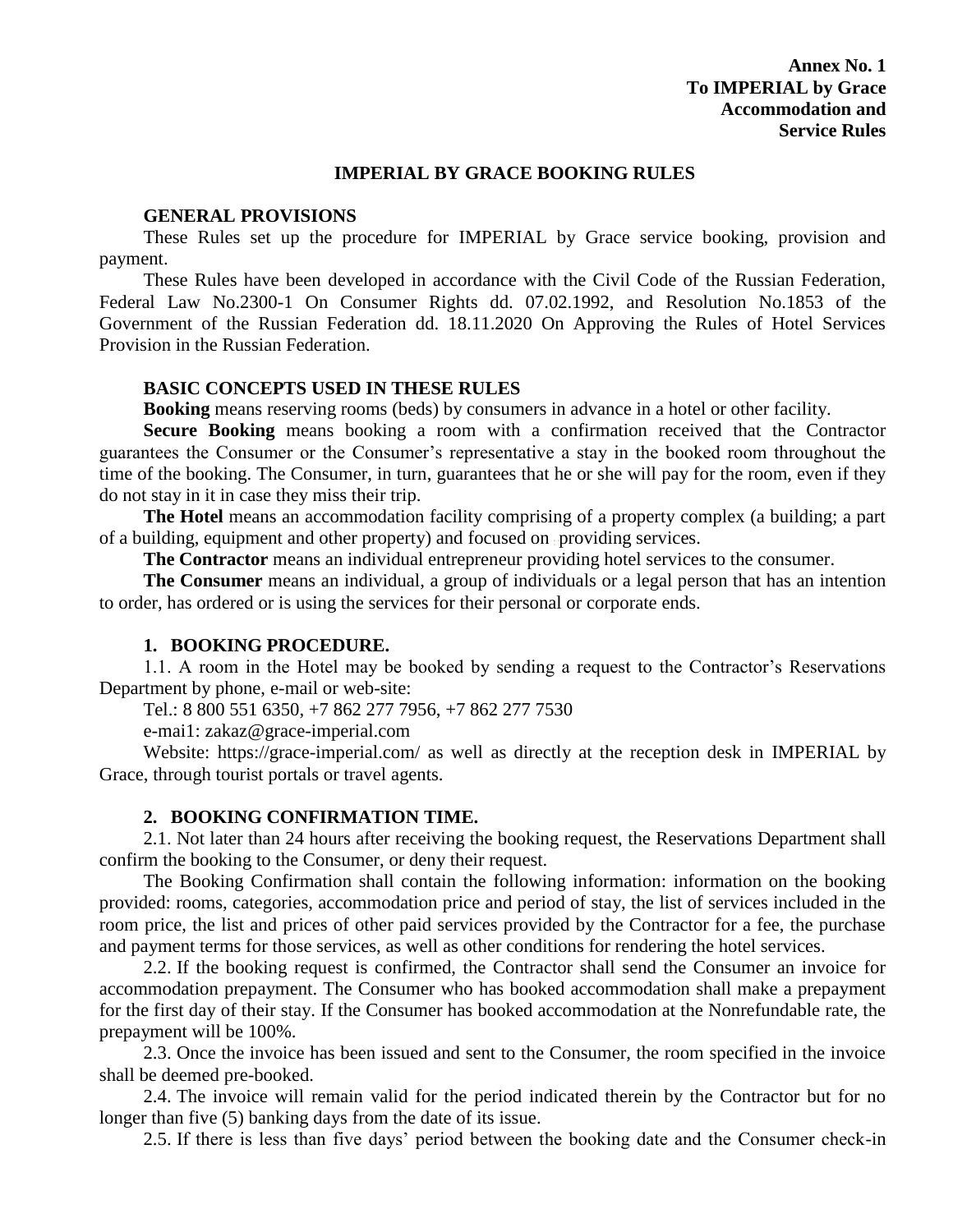date, the Consumer shall be sent an Internet Acquiring payment link valid for 24 hours after the issue date.

2.6. If there is less than 24 hours between the booking date and the Consumer check-in date, the Consumer shall be sent an Internet Acquiring payment link valid for 3 hours after the issue date.

2.7. If the Consumer fails to pay within the stipulated timeframe, the booking will be automatically canceled for the room.

2.8. In case of a booking cancellation, the Responsible Manager shall notify the Consumer of the cancellation due to non-payment by a phone call, a text message, or an e-mail message.

2.9. The Room shall be listed as securely booked at the time the prepayment is credited to the settlement account or handed to cash desk of the Hotel. The prepayment amount will be included in the room payment.

2.10.The Contractor shall send the Booking Confirmation to the Consumer via e-mail, with the information on the name (company name) of the Contractor, the Consumer, the category of the room reserved, and the price of the room (a bed in the room), the duration of stay in the Hotel, the booking conditions, as well as other information determined by the Contractor.

2.11.The check-out time in the Hotel is 12.00 p.m. (local time). The check-in time is 3.00 p.m. (local time), the check-out time is 12.00 p.m. (local time).

For early check-in, the fee for the room shall be charged as follows, depending on the current room rate:

- not more than 6 hours before the check-in time — hourly rate;

 $-6$  to 12 hours before the check-in time  $-50\%$  of the room rate;

 $-$  12 to 24 hours before the check-in time  $-$  100% of the room rate.

For late check-out, the fee for the room (extension of the stay) will be charged as follows, depending on the current room rate:

- not more than 6 hours after the check-out time — hourly rate;

- 6 to 12 hours after the check-out time  $-$  50% of the room rate;

- 12 to 24 hours after the check-out time  $-100\%$  of the room rate.

2.12. The early check-in/late check-out service will be provided upon the actual checkin/check-out time. This service is not booked in advance.

2.13. Early check-in to a pre-booked room at the Accommodation Facility and late check-out of the Consumer shall be subject to the reception desk manager's approval.

2.14. If the Consumer is late for more than 24 hours, a full night fee will be charged, but no more than that.

2.15. For the Hotel check-in, Russian nationals shall provide a national ID (a national passport of the Russian Federation); Russian nationals permanently living abroad shall provide an international ID (a traveling passport of the Russian Federation).

2.16. Check-in for minors under the age of 14 shall be allowed upon provision of IDs of the accompanying persons: parents (adoptive parents, legal guardians), close relatives or an accompanying person (persons); of a document certifying the authorities of the accompanying person (persons) and a birth certificate for the minor.

2.17. Check-in for minors aged 14 and older not accompanied by a legal representative is only allowed subject to a written consent of the minor's legal representatives (parents or a parent) and provided the minor's ID is available.

2.18. Hotel check-in for foreign nationals requires a national passport (always, no exceptions) with a migration card/temporary residence card/residence permit attached.

2.19. If any of the documents above is not provided, the Contractor may deny check-in.

2.20. If a secured booking has been agreed and paid for 1 night, the room shall be reserved for the Consumer till 07.00 a.m. of the next day.

2.21. If a secured booking has been agreed and paid for more than 1 night and the Consumer fails to arrive by 07.00 a.m. of the day following the day of the supposed check-in, the room shall be reserved until 12.00 p.m. of the day following the day of the supposed check-in, in order to clarify the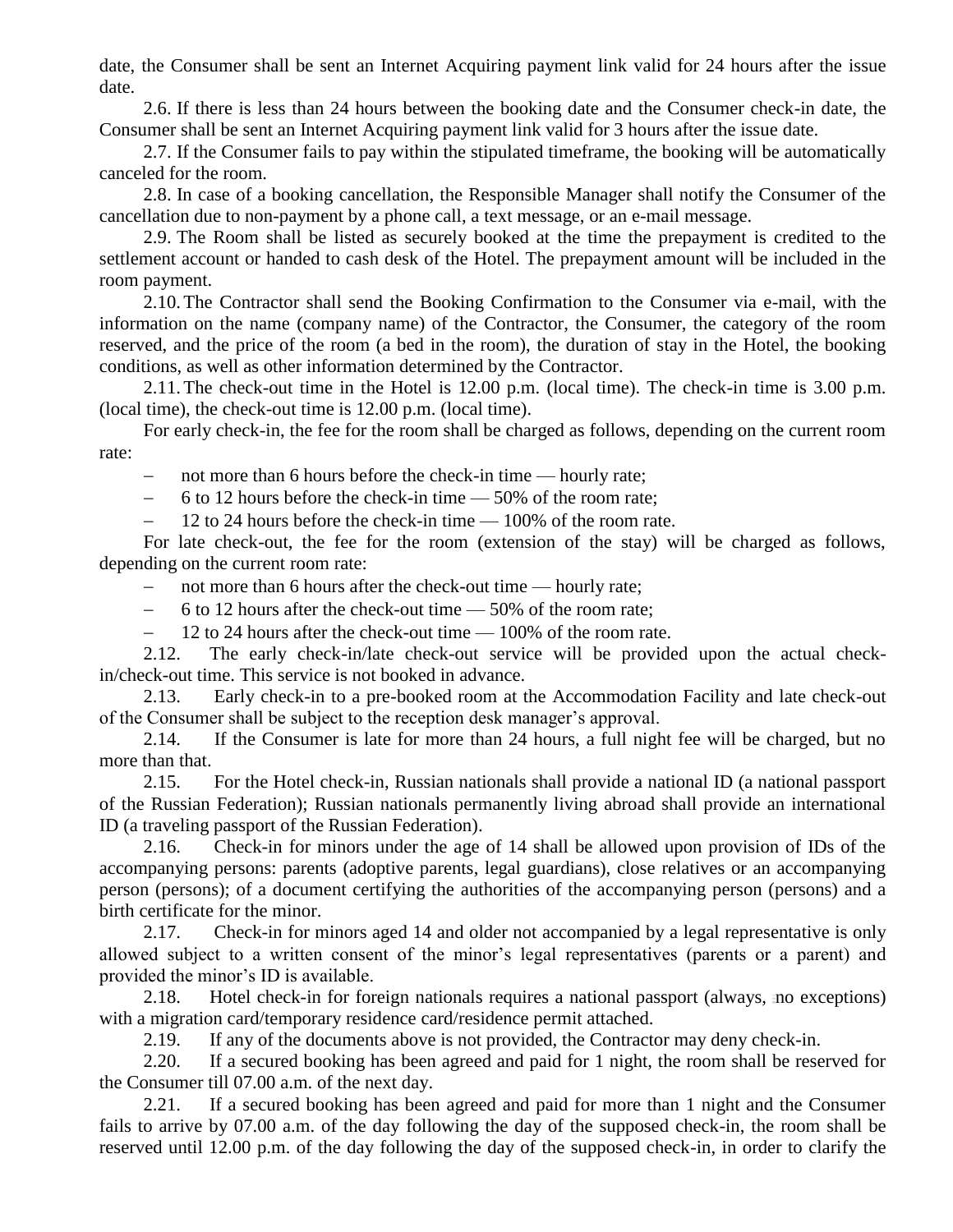situation. If the Consumer fails to arrive and/or contact the Hotel after 12.00 p.m., the Contractor may cancel the booking.

2.22. If the Consumer fails to arrive by 07.00 a.m. of the day following the day of the supposed check-in, the booking will be cancelled.

2.23. In case the Consumer arrives after 07.00 a.m. of the day following the day of the supposed check-in, the accommodation will be provided on a first-come, first-served basis and subject to availability of rooms.

2.24. If the Consumer fails to arrive by 07.00 a.m. of the day following the day of the supposed check-in, the Consumer shall pay a fine equal to the amount of one night's fee out of the prepayment amount.

## **3. DISCOUNTS AND DEALS.**

3.1. If a room has been booked at a discounted rate or during a deal period, the discounts will not be cumulative and will not cover the extra beds provided. **THERE ARE NO DISCOUNTS OR DEALS FOR THE EXTRA BEDS!**

3.2. If the Consumer books a room with a Loyal Guest discount, there shall be a mandatory check of the number of the Consumer's visits. In that case, the Loyal Guest discount will be applied, but without taking into account cancelled bookings.

## **4. HOTEL RATES**

4.1.The price for the services provided to the Consumer will be indicated in the Booking Confirmation. The final settlement between the parties shall be based on the amount indicated in the Booking Confirmation.

4.2.The Hotel provides accommodation to children of any age.

4.3.Children under the age of 4 will be accommodated free of charge with no extra bed provided. Children over the age of 4 will be provided with a bed, and the fee will be charged accordingly.

4.4.If there are multiple children under 4 in the same room, extra beds will be provided and the fee will be charged accordingly.

## **5. PAYMENT PROCEDURE**

5.1. If a Consumer books a stay that is supposed to last more than twenty one (21) calendar days, such a booking will be provided subject to a prepayment of twenty per cent (20%) of the entire accommodation cost.

5.2. At the Consumer's discretion, the services may be paid for in one of the following ways:

- by wire transfer to the Contractor's settlement account;
- by cash at the Hotel;
- by a Visa, MasterCard, Аmerican Express, ЈСВ, MIR payment card;

 online via the an Internet Acquiring link (the Booking Department manager will send the link).

5.3. The Consumer's obligation to pay for the Hotel services shall be deemed fulfilled by crediting the prepayment/relevant funds to the settlement account or handed to the Contractor's cash desk.

## **6. CHANGING THE DATES OF STAY; BOOKING CANCELLATION**

6.1. Any changes to the dates of stay (check-in or check-out dates, stay rescheduling), or cancellation of the booking services without incurring a penalty is allowed: for the off- season (April 15 to October 20) – no later than 14 days before the check-in date; for the peak season (October 19 to April 16 ) – no later than 7 days before the check-in date.

6.2. In case of early check-out, the money for the unused hours will be refunded only subject to compensation for the Contractor's expenses.

6.3. The Consumer shall inform the reception desk manager about an early check-out at least 48 hours in advance. If the Consumer notifies the manager of an early check-out less than 48 hours before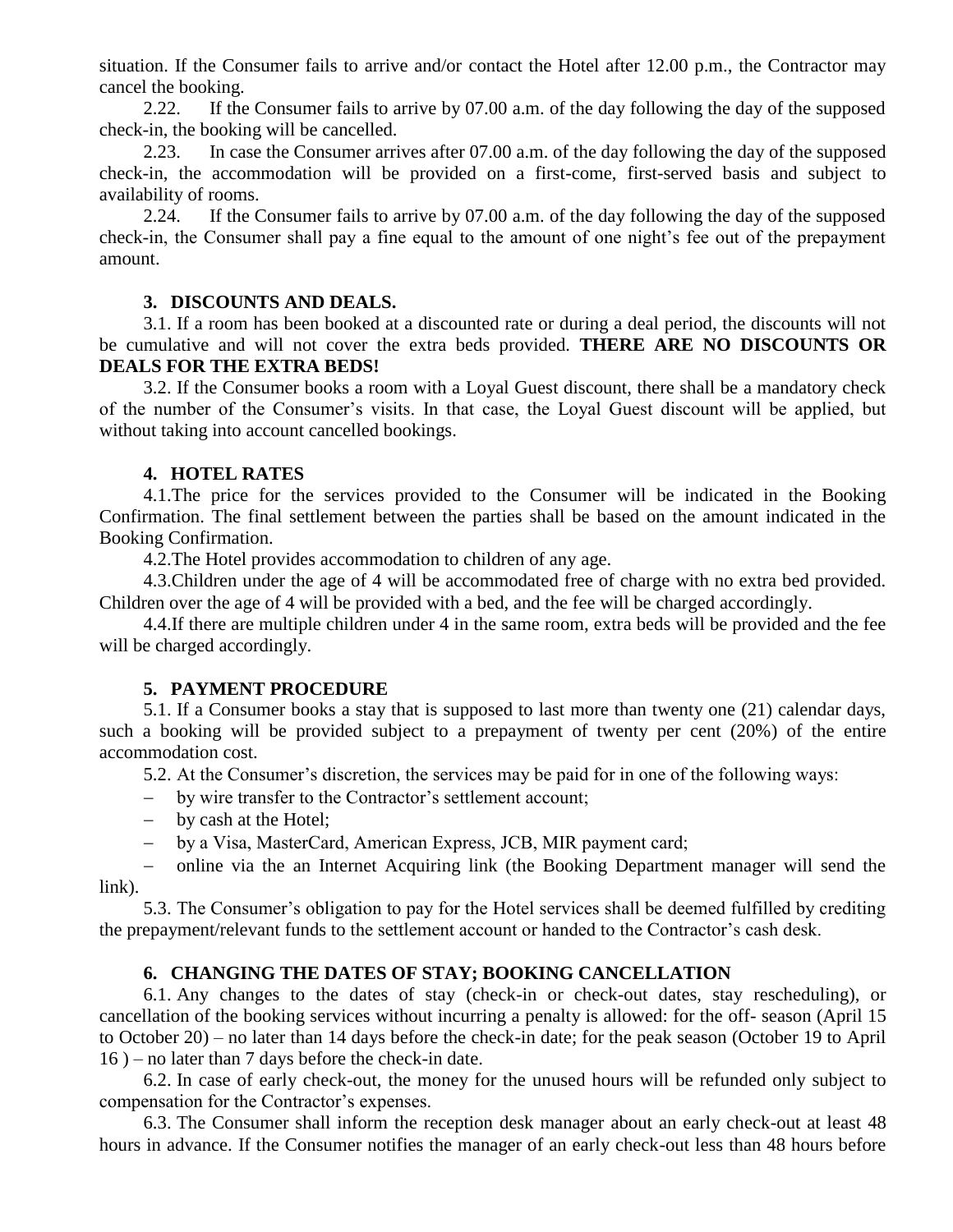the required date and time, the Contractor will charge a full daily rate.

6.4. If the Consumer had booked a certain duration of stay, but reduces the stay to 1 day at the check-in, the Contractor may deny accommodation to that Consumer.

6.5. If a stay is rescheduled, a new Booking Confirmation stating the new date shall be issued and sent to the Consumer.

6.6. The Consumer shall notify the Hotel of any changes in their booking by e-mail.

6.7. The response shall be sent to the e-mail address the notice had came from, or to the feedback address specified in the notice.

#### **7. PREPAYMENT REFUND**

7.1. If the Consumer cancels a booking and sends an appropriate notice to the Contractor's e-mail no later than the date specified in Cl. 6.1. hereof, the prepayment shall be refunded to the Consumer in full without a penalty, except for the bank transfer fees.

7.2. If the Consumer misses the deadline specified in Cl. 6.1 hereof, the Contractor may withhold the cost of one-night stay as per the rate in effect at the moment of such transaction, from the prepayment amount paid by the Consumer (the Consumer's guarantor, the Client). That withholding is to compensate the loss suffered by the Contractor due to the room's idle time, or to the room being booked by the Consumer for the entire stay duration.

7.3. The Contractor, in turn, shall send a Prepayment Refund Form to the Consumer's e-mail address to be filled.

7.4. In order to get a refund, the Consumer shall fill the form (signing it by hand and scanning it) specifying the banking details and send the scan to the Contractor's e-mail address within 10 business days after receiving it. The refund shall be made within 10 business days after the Contractor receives the complete prepayment refund form to the banking details specified in the form.

7.5. In all other cases, refunds will be made net of the cost of a single night stay.

## **8. FORCE MAJEURE; MISCELLANEOUS**

8.1. In exceptional cases, the Contractor may replace the pre-booked room with a room of equal or higher class, without charging the cost of accommodation, or a full refund of the prepayment to the Consumer. In such cases, the Contractor shall inform the Consumer immediately of the replacement or prepayment refund.

8.2. By paying the bill the Consumer automatically accepts these IMPERIAL by Grace Booking Rules, IMPERIAL by Grace Accommodation and Service Rules, with any Annexes thereto.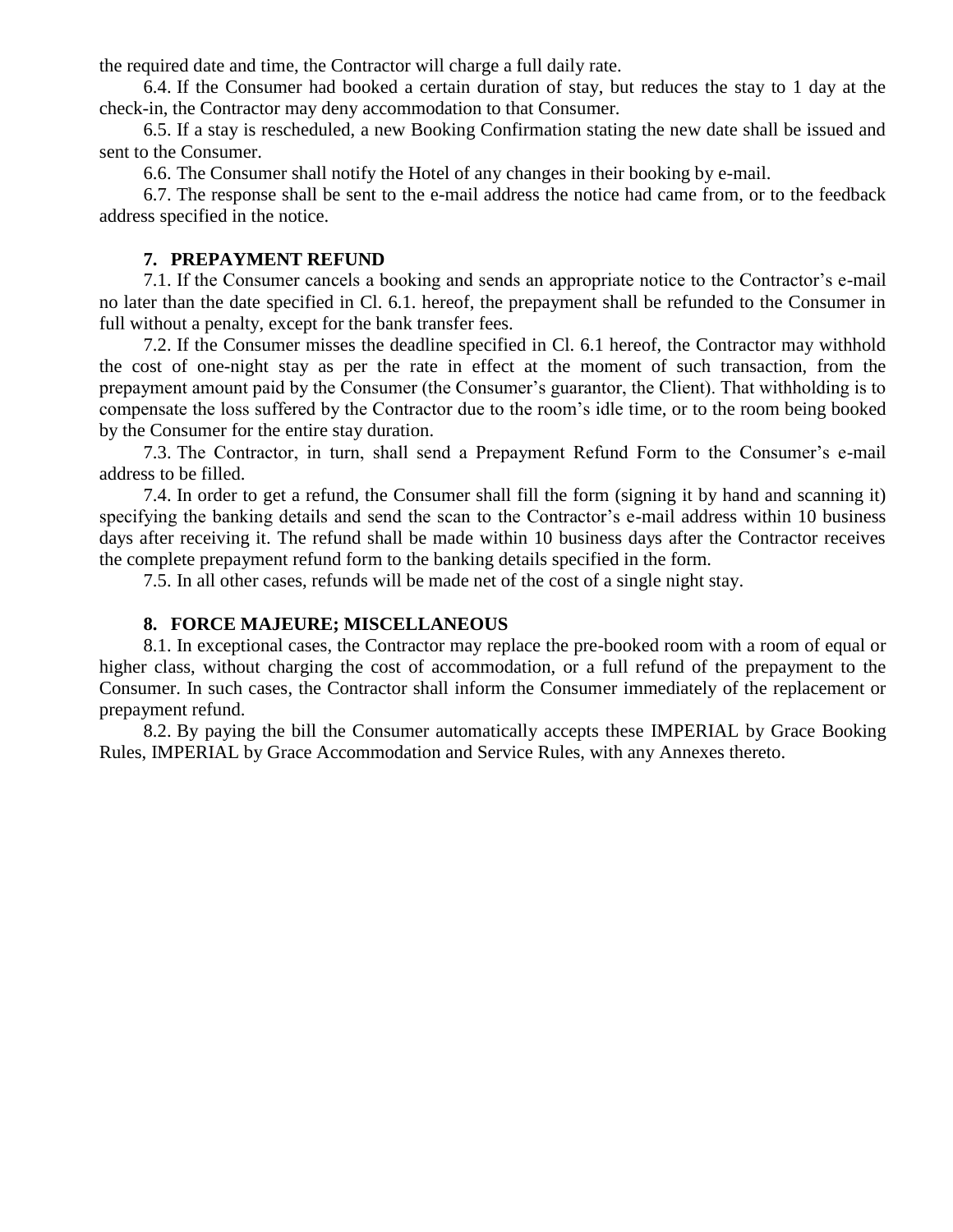**Annex No. 2 To IMPERIAL by Grace Accommodation and Service Rules**

# **EMERGENCY PROCEDURE**

How do you prepare for an emergency? What should you do so an incident does not take you by surprise? How to overcome it and stay healthy and alive?

This handbook briefly describes what you ought to do in case of various emergencies.

# **TERRORIST ATTACK**

## *A bomb threat.*

Terrorists may hide explosives in some very unexpected places: by the road near commercial or residential buildings, inside a building, in a parked car. They can use any type of industrial or improvised explosive devices disguised as all kinds of items.

## *What to do if there's a threat of a terrorist attack*

- 1. Be as friendly and polite to the people around you as possible.
- 2. AVOID PANIC at any cost!
- 3. Secure the building:

-remove any flammable materials: old paint, varnish, gas cans, etc.;

-move flowerpots from the windowsill to the floor;

- close the window curtains to protect yourself from glass shards.

- 4. Postpone all public events.
- 5. Give psychological support to staff members and children.

6. Ensure proper access control at the entrance to your facility.

## *What to do if you received a phone threat*

 Do not leave any such call without a proper response Pass on the information you've received to the law enforcement

Memorize the conversation to the word; better yet, write it down

- Note the sex and the age of the speaker, any features of their speech (tempo, tone of voice, accent or speaking style)

 Try to note any background noises (cars or trains passing, any other voices), the type of call (from inside the city or outside of it), etc.

## *What to do if you received a written threat*

 Do everything to preserve the letter (disc) and pass it on to the law enforcement immediately. If possible, put it into a clean plastic bag

 If the letter is inside an envelope, open it only on the left or right side by cutting its edge off with scissors

- Keep everything: the letter itself, the envelope, the package and any attachments. Do not show the letter to anyone else.

- Do not mark anonymous letters, write anything else on it, or highlight any words. Do not fold or crumple the letters, glue or stick them together.

## *What to do if you discovered an explosive device.*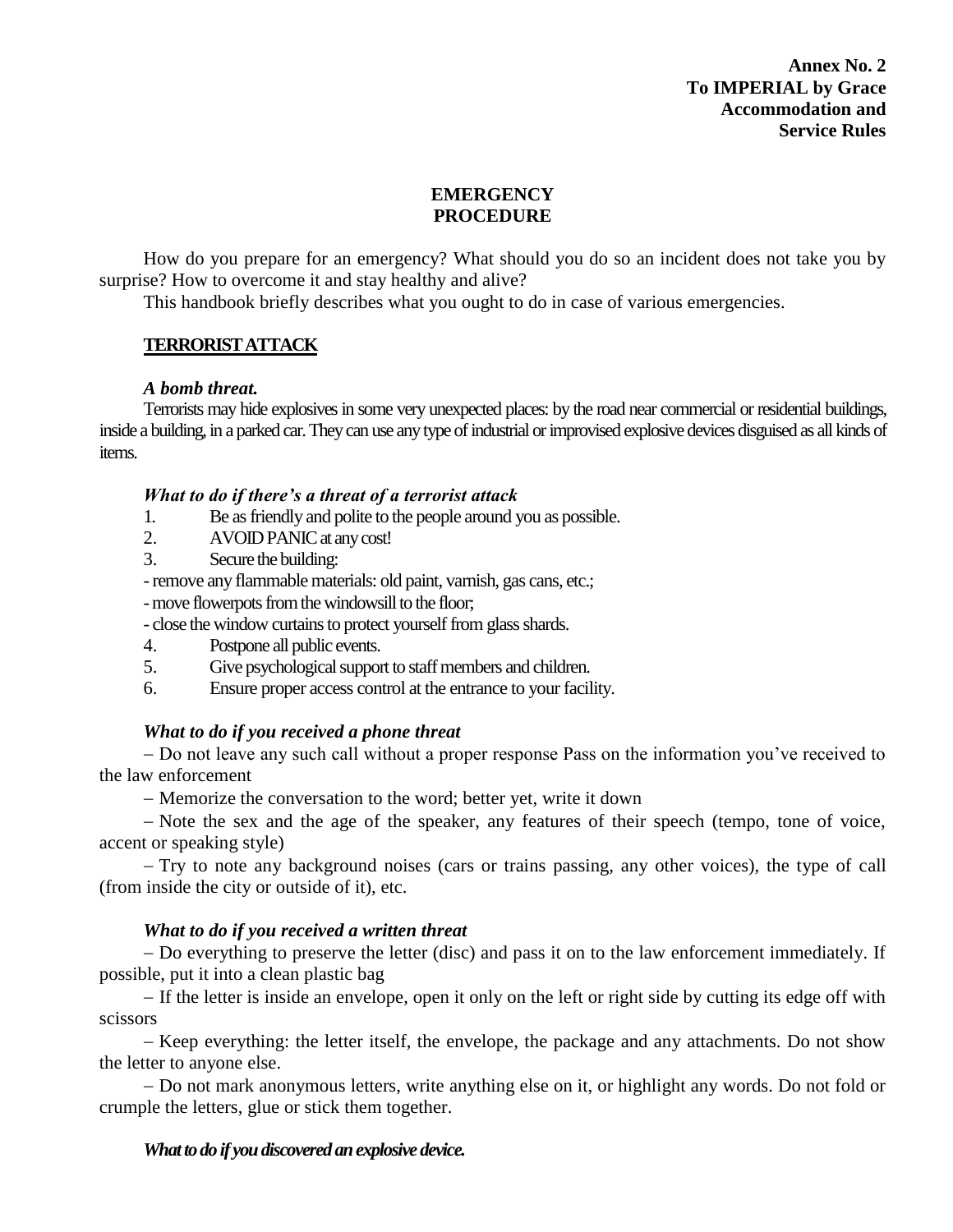If you notice an explosive device (a hand grenade, an artillery shell, a bomb, etc.), do not approach it. Call the people nearby and ask them to call the police immediately. Do not allow any bystanders to touch the device or to try disarming it.

When on public transport, pay attention to any bags, suitcases, packages, toys or any other items left unattended. There could be explosives inside. Inform the bus driver, the fare inspector, or any policeman about any such items right away. Do not open or touch them, and warn the people around you about the possible danger.

Entering a building, pay attention to any unfamiliar people or items. Generally, inside buildings explosives are placed on the ground floor or in the basement, near the garbage chute, under staircases. Be vigilant.

### *Inspecting territories and facilities*

 Inspect territories and facilities regularly (in groups of at least two); do not stick close together; ensure sufficient power supply.

- Make sure you do not miss any garbage cans, sewer manholes, drain grills, garbage collectors, sheds, cellars, unfamiliar cars.

You should fence up, lock and seal any air vents, niche, attic, cellar doors, etc.

 If you suspect that there is an explosive device inside, open all windows and doors in the facility you are inspecting. Avoid any sudden movements.

# *Recommended safe distance and security perimeter when discovering an explosive device or a suspicious item that may be an explosive device*

- RGD hand grenade: 50 meters
- F1 hand grenade: 200 meters
- 400 g TNT block: 60 meters
- 200 g TNT block: 50 meters
- Beer can 0.33 liters: 60 meters
- MON-50 land mine: 90 meters
- Suitcase (briefcase): 200 meters
- Travel suitcase: 400 meters
- Zhiguli type car: 500 meters
- Volga type car: 600 meters
- Minibus: 900 meters
- Cargo truck (van): 1,200 meters

## *What to do if you discovered a suspicious mail delivery*

Letters or packages that should arouse suspicion:

-unexpected mail;

no return address, incorrect address, mistakes in address spelling, wrong recipient;

non-standard weight, dimensions or shape, irregular edges, tape holding the package together;

-marked with "Personal" or "Confidential";

unusual smell or color; unusual contents of the envelope that could be felt by touch (powder, etc.);

no postal stamps or post office marks on the envelope.

If you discovered any suspicious containers with unknown substances (liquid, powder or aerosol) within, you should:

not attempt to open the container, package or envelope on your own;

-not touch the suspicious letter or package, if possible;

inform the local sanitary and epidemiology service, or EMERCOM bodies about the delivery;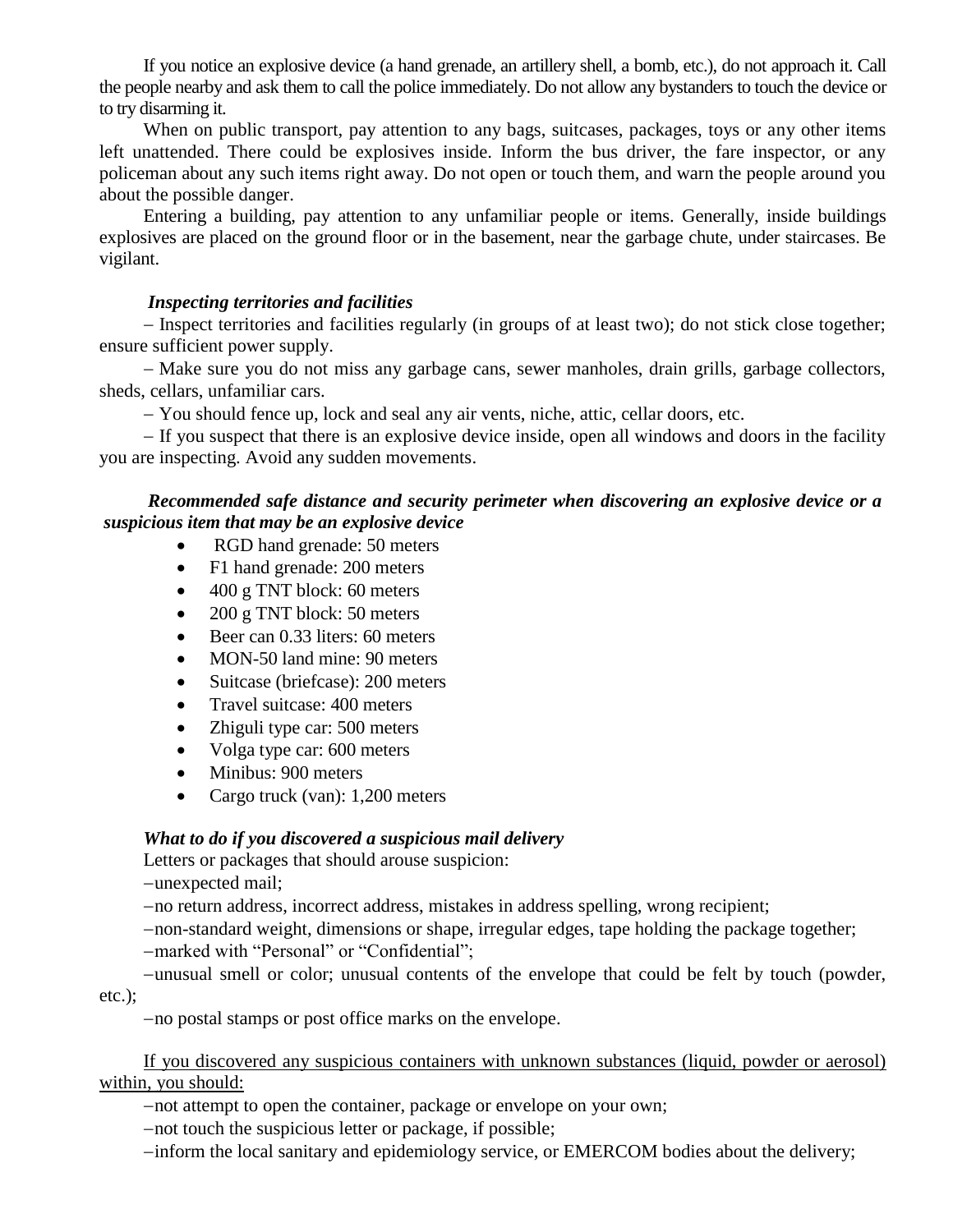make sure the suspicious delivery is kept separate from other letters and packages;

if the facility, where a suspicious delivery with its package broken was discovered, has a ventilation system, take steps to prevent the unknown substance from getting into the ventilation channels;

before the response team arrives, put suspicious containers or items into an air-tight container (a glass jar with a tight lid, or several plastic bags). While doing so, use improvised protection for your skin (rubber gloves, plastic bags) and respiratory system (breather or cloth mask);

-keep the air-tight container away from children or pets until the response team arrives;

make a list of persons who have been in direct contact with the suspicious mail delivery (home addresses, phone numbers);

all persons who have been in direct contact with the suspicious delivery should take care of their personal hygiene (wash hands with soap, take a shower if possible) and strictly follow disease prevention recommendations.

#### *What to do in case of an explosion*

1. Remain calm and try to figure out what exactly happened.

- 2. If evacuation is required, take documents and necessities with you.
- 3. Go slowly; do not touch damaged structures or naked wires.

4. If the facility has been damaged or destroyed, do not use open flame (matches, candles, torches), because the accumulating gases might explode.

5. If there's smoke, protect you respiratory system with a wet scarf (towel).

6. Strictly follow the authorities' instructions.

### *If you were buried under wreckage*

Try to remain positive; breathe deep and even and get ready to go through hunger and thirst. Try attracting attention with shouts or knocking. If you are deep underground, move any metal item (ring, keys, etc.) left and right so you can be noticed by metal detectors.

If the space around you is relatively free, do not light matches or candles to save air. Move cautiously, so as not to cause another collapse. Try to orient yourself using the flow of air from the outside. If possible, use any suitable items (planks, bricks, etc.) to prop up the ceiling and wait for help. If you suffer from thirst, put a small, smooth stone or a piece of cloth in your mouth and suck on it, breathing through your nose.

#### WHAT TO DO IN A HOSTAGE TAKING SITUATION

Every hostage situation is unique. Various government agencies (FSB, the police, the Defense Ministry, EMERCOM) study the hostage-taking practices in order to develop responses that would prevent the situation from unfolding unfavorably. Those are preventive measures focused on helping you avoid becoming a hostage, psychological and behavioral advice to those that were taken hostage. Those general recommendations might prove very useful for you and help you keep your life and health.

1. Take a hold of your emotions as soon as possible. Calm down and do not panic. If you have been tied up or blindfolded, try to relax, breathe deeply.

2. Prepare physically, mentally and emotionally for a tough challenge ahead. Always remember, that most hostages are rescued in 5 hours on average; 95% of them stay alive. Be sure that the law enforcement and special operations forces are already working professionally to rescue you.

3. Do not try to escape if you are not completely sure you are going to succeed.

4. Try and remember as much as you can about the terrorists. Make their descriptions while paying attention to any appearance features such as builds, accents, temperaments, manners, how many of them are there, how well-armed they are. That information could be of great help to the law enforcement when they will be looking for the terrorists later.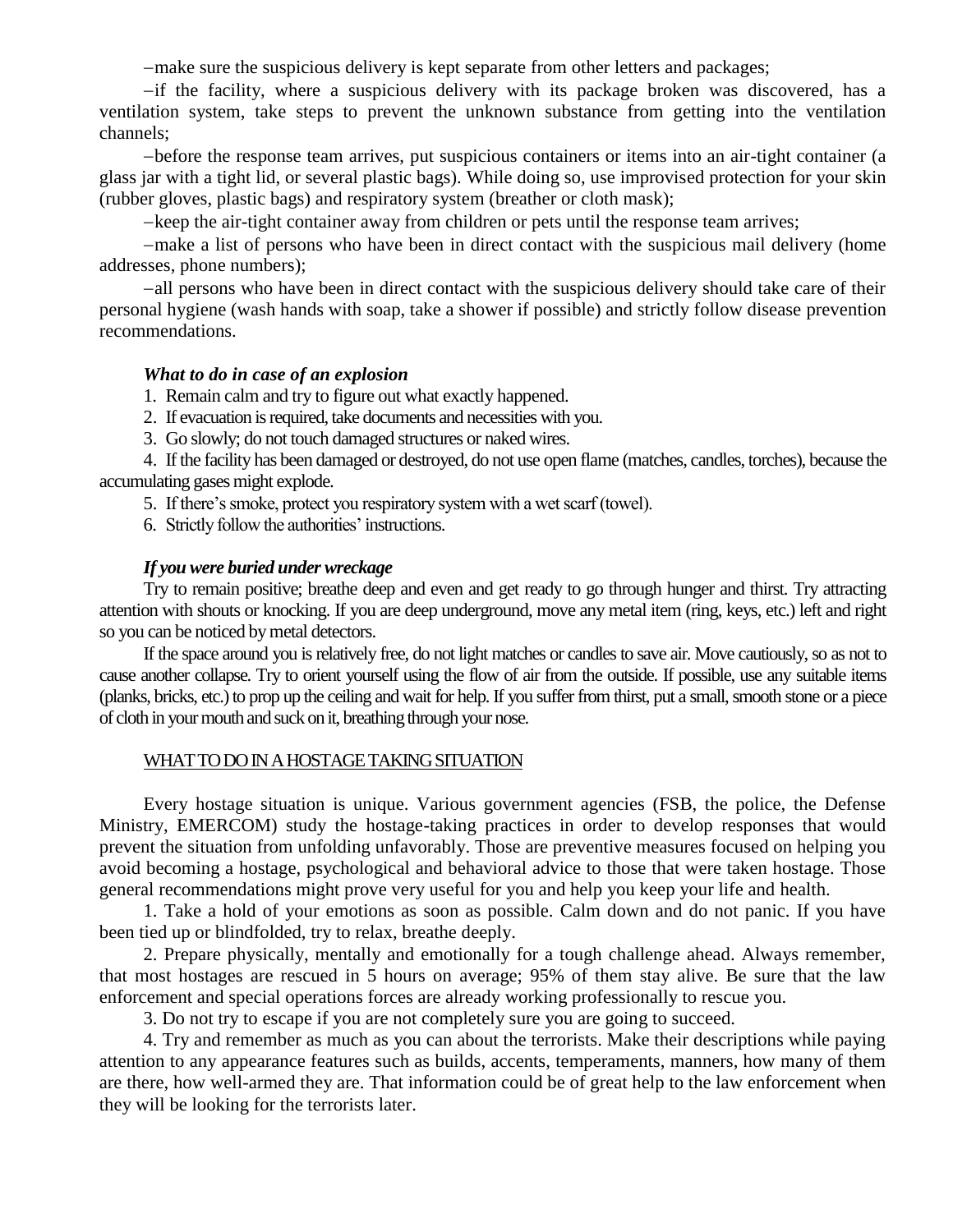5. Stay as far as possible from windows or doors, as well as the terrorists themselves, i.e. where it would be relatively safe in case the special operations forces make an active attempt to rescue you (taking the building by storm, sniper fire, etc.).

6. If the building is being stormed, lie prone on the floor and put your hands over your head. Do not run toward or away from the special forces operators, so they do not take you for one of the terrorists.

7. Do not be offended if you are treated somewhat roughly during the storming. You may be searched, handcuffed, tied up, interrogated, suffer emotional or physical trauma.

Please try to understand that such actions on the part of the special operations forces are, in that case, justified, until they identify all involved and find the perpetrators.

### *What a manager should do in a hostage situation*

- Inform the law enforcement immediately;

 Do not initiate negotiations with the terrorists; Do everything the terrorists tell you to do, if anything;

Assist the FSB and police special operations forces;

Do not do anything that might provoke the terrorists to open fire.

## *What a hostage should do*

Take a hold of your emotions as soon as possible. Calm down and do not panic;

Do not try to escape if you are not completely sure you are going to succeed;

- Stay as far as possible from windows or doors, as well as the terrorists themselves;

 If the building is being stormed, lie prone on the floor, do not run toward or away from the special forces operators.

### *If you were taken hostage*

1. Do not resist your kidnappers with force; avoid sudden or threatening movements, do not provoke the terrorists, avoid direct eye contact.

2. Do everything your kidnappers tell you to do.

3. Exercise passive collaboration. Talk calmly. Avoid defiant or hostile tones, verbal or physical aggression that could provoke anger and make the kidnappers lose their temper.

4. Act calmly and with dignity. Do not adamantly refuse to do anything, but also do not be afraid to calmly ask for something you need.

### *Interactions with the kidnappers*

Do not resist aggressively, or do any sudden movements;

During the first thirty minutes, do everything your kidnappers tell you to do.

Exercise passive collaboration;

Act calmly, but with dignity, do not be afraid to ask for something you need.

## *If you remain in captivity for a long time:*

1. Do not allow yourself to be consumed by pity, distress or confusion; prepare mentally for the challenge ahead. Remain intellectually active.

2. Do not fall into despair, use your inner self-persuasion resources.

3. Think of and remember pleasant moments of your life. Do not forget that the longer this goes on, the more chances you have to be rescued. Be sure that everything possible is being done to rescue you.

4. Set up a schedule for your physical and mental exercises and keep to it strictly and methodically.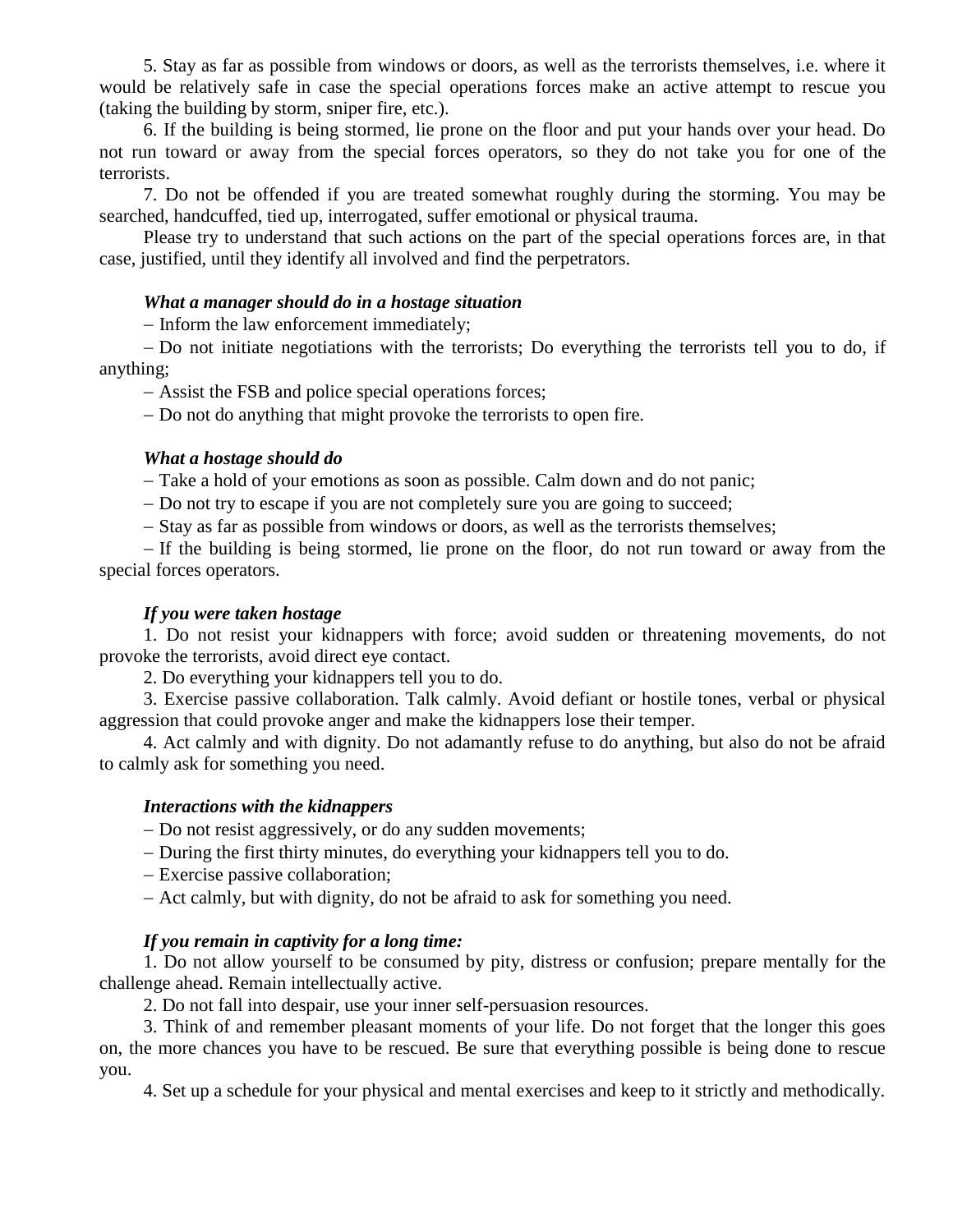5. In order to keep up your strength for a possible escape, eat everything your kidnappers give you, even if you do not like the food or do not feel like eating. Convince yourself that loss of appetite and weight is normal for this high-stress situation.

## *If you remain in captivity for a long time:*

- Do not allow yourself to be consumed by pity, distress or confusion; remain mentally active;

- Think of and remember pleasant moments of your life;

- Set up a schedule for your physical and mental exercises;

- In order to keep up your strength for a possible escape, eat everything your kidnappers give you, even if you do not like the food or do not feel like eating.

#### *If you are interrogated:*

1. Answer questions briefly. Talk freely and at length about unimportant general matters, but take care if you are asked about some personal or state issues.

2. Control your behavior and answers. Avoid any declarations that could be harmful for you or other people at the moment or in the future.

3. Remain polite and respectful in any situation; control your emotions.

4. Do not switch to your kidnappers' side, actively sympathize with them or express commitment to their ideas.

5. If you are made to express support for the terrorists' demands (in writing, on audio or video), be sure to state that those demands are made by your kidnappers. Do not make any declarations in your own name.

6. After you are rescued, do not make any hasty declarations before you get a full control of yourself, calm down and learn what was going on from official and other sources.

#### *The main objectives of the terrorist attack prevention measures are:*

1. Maintaining constant vigilance at your organization, without falling into psychosis, panic, unhealthy suspicion, racism or nationalism.

2. Setting up a control system for all non-residential facilities and allocating personal responsibility.

3. Setting up a staff public order control system.

4. Setting up road traffic and parking control system on the entire grounds.

*The first objective is the key one.* How well you are able to achieve that defines how all other objectives will be achieved. The organization managers and staff are key for finding an informal solution to that problem.

*In the context of the second objective* it should be noted that the control system shall cover absolutely all non-residential facilities (cellars, attics, garbage collectors, boiler rooms) which could all be used as unauthorized ingress points. The control system has already been perfected by practice: locking and sealing. Daily control of the sealing tape on the entrances to non-residential premises may be done by managers or line staff. Personal interest is the key issue here.

*The third objective* may be formulated as measures to detect individuals, cars or items that could have something to do with terrorist activities, and passing that information on to the law enforcement.

*To achieve the fourth objective,* a car traffic and parking control system covering the entire territory shall be set up.

### **EARTHQUAKE**

#### *If you receive an earthquake warning.*

Think about what you should do in case of an earthquake in advance. Explain to your staff and children the steps they should take in case of an earthquake. Train them to administer first aid. Move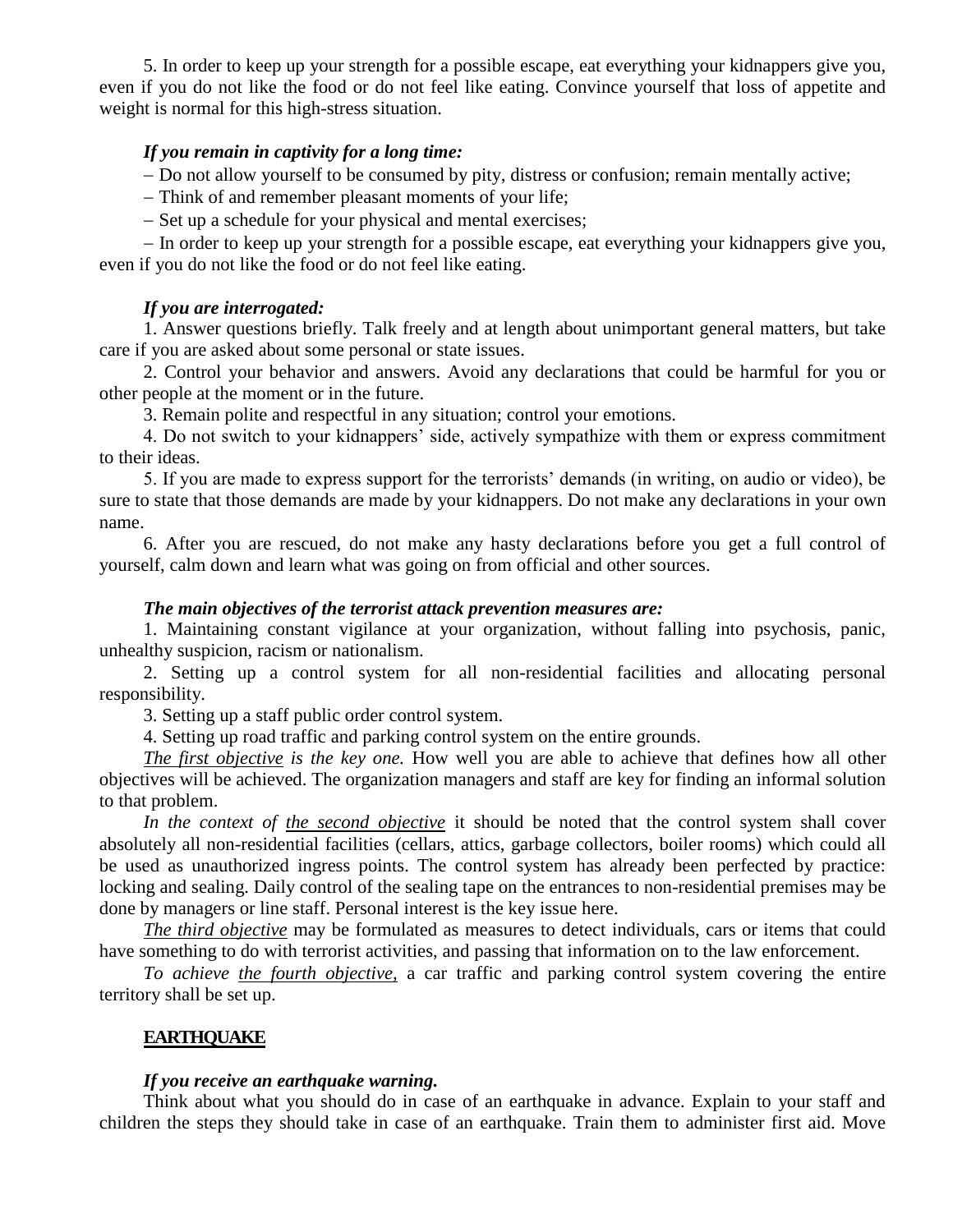working desks away from windows and periphery walls. Fasten shelves, racks and cabinets to the floor and walls. Remove heavy objects from upper shelves and cabinets.

Store hazardous materials (toxic chemicals, flammable liquids) in a secure, isolated place.

Responsible staff members should know the locations of the main switch, main gas and water valves, in order to be able to turn off power, gas and water supply if needed.

Single out the locations where fires are possible, and keep flammable materials away from them.

#### *During an earthquake:*

If you felt the building tremble, see lighting fixtures wobble, hear things fall down, clash and jangle of broken glass that grows ever louder, do not panic (you have 15-20 seconds from the first tremors you feel to the shakes that can damage the buildings). Evacuate the staff from the building quickly. Use the stairs to leave the building, not the elevator. After getting out, go to find an open space. Stay away from buildings.

Do not light matches, candles or lighters: there may be gas leaks that can start a fire. Stay away from balconies, eaves, railings, be wary of broken wires.

If you have no other choice but to stay inside, choose a safe place: by an inner partition wall, in a corner, inside a doorway or by a load-bearing pier. Hide under a desk, if possible. Stay away from windows or heavy furniture.

Stay calm and organized; demand others do the same. Together with the staff, curtail panic rumors, robberies, looting, etc.; listen to local radio stations.

### *After an earthquake*

Before entering a building, make sure its staircases, walls or ceilings are not about to collapse. Stay away from buildings that are clearly severely damaged**.**

do not turn the power, gas and water supply on after coming back to the building until the utilities operator confirms the networks are intact.

Be careful around naked and broken wires. Do not let children come near them.

Do not drink from damaged (flooded) wells unless it's been checked by sanitary and epidemiology service.

### *If you were buried under wreckage*

Breathe deeply, do not succumb to fear or despair; you have to stay alive no matter what.

Assess your situation and figure our the good things about it (no injuries, freedom of movement, fresh air supply).

Remember that a person can stay without water, and especially without food for a considerable time, if he or she does not waste energy.

Believe the help will come.

Try attracting attention with shouts or knocking.

Do not light matches, candles or lighters; conserve air.

If a narrow passage is the only way out, squeeze through it keeping your elbows pressed to your sides and pushing forward with your feet like a tortoise.

If possible, use any suitable items (planks, bricks, etc.) to prop up the ceiling and wait for help.

If you've been trapped under a layer of soil, try to turn face down to relieve the pressure on your chest and stomach. Rub and massage your trapped feet or hands to restore circulation.

## **If you suffer from thirst, put a small, smooth stone or a piece of cloth in your mouth and suck on it.**

### **HURRICANE, TORNADO, STORM**

*What to do in case of a hurricane, tornado or storm.*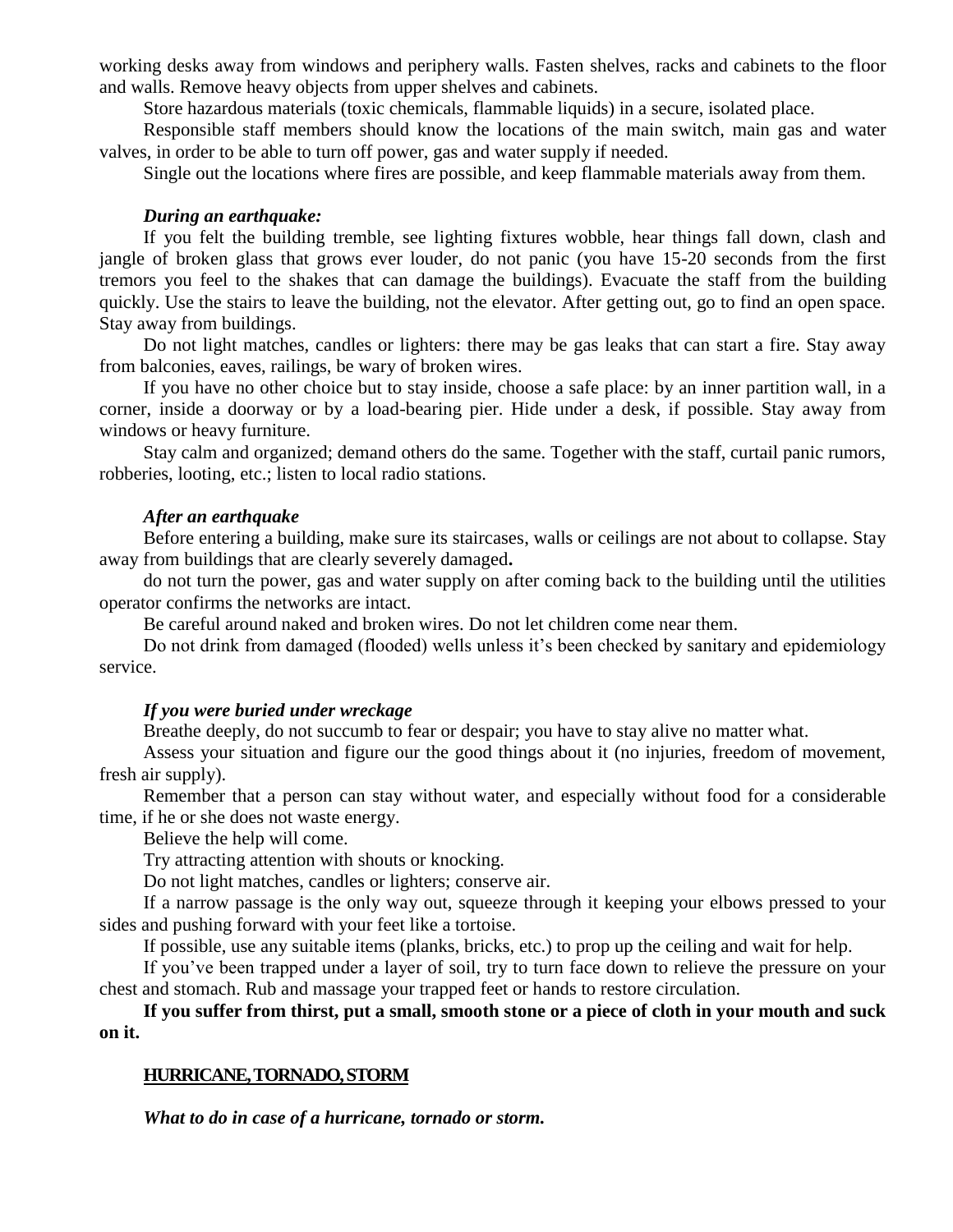If you were caught inside, get away from windows, find a safe place by inner partition walls, in the corridor, by a built-in cabinet, inside a sturdy wardrobe or under a desk. Douse the ovens, turn off power switches and gas valves. Turn the radio on to listen to EMERCOM messaged; if possible, shelter children underground (bomb shelter, cellar, etc.).

If a hurricane, tornado or storm caught you and your children outside, keep as far away as possible from flimsy structures, buildings, bridges, ramps, power lines, masts, trees, rivers, lakes or industrial facilities. Use plywood, cardboard or plastic crates, other improvised obstacles to protect yourself from flying debris or shards of glass.

If you are in an open field, take shelter in a ditch, pit, ravine or any other hollow; lie on the bottom and hug the ground.

In a sandstorm, cover your face with a cloth mask, scarf or rag; use glasses to protect your eyes.

In a blizzard, take shelter inside a building quickly. If you are in an open field or on a backroad, go to the main road where snow is being cleared and where you are more likely to get help.

#### **DROUGHT (HEAT WAVE)**

#### *What to do in case of a drought (heat wave)*

Avoid heat. Wear light-colored clothes that allow a free flow of air (preferably cotton) and cover your head. Remember that burned skin does not sweat and therefore can't cool itself down. Walk slowly and try to stay in the shade as much as possible. Do not drink beer or other alcohol; that would be generally detrimental for your body. Consult your doctor about the need for extra salt intake during a heat wave. If you got exposed to heat, go to the shade immediately, catch some wind or take a shower, drink plenty of water slowly. Try to cool your body down to avoid heat stroke. If someone around you faints, try to resuscitate them (chest compressions and CPR). Remember that fire hazard level goes up in times of drought.

### **FLOODING**

After you receive a flood alert and an evacuation order, immediately escort staff members and children from the flood danger zone to the designated safe area or to any other elevated location in an orderly fashion.

Before leaving, turn off power and gas, douse ovens, anchor everything that can float and is located outside the buildings, or move those items inside service facilities. If you have time, move everything of value to upper floors or attic. Close all windows and doors; if necessary and if there's time, board the first floor windows and doors over from the outside with planks or screens. If there's no organized evacuation effort, stay on the roof or upper floors of the building until help arrives.

Signal for help all the time: by day – hanging or waving some material that is easy to notice, nailed to a flagpole; by night – using light and/or voice.

When rescue team arrives, ensure that children get into the boat first. Do it calmly; avoid panic or rush; take all necessary precautions. Strictly follow all the rescuers' instructions and make sure the boat is not overloaded. When the boat is on the move, remain in your designated seat, do not sit on the board edges, follow all instructions from the crew.

You should try to evacuate from a flood area on your own only if there's a very compelling reason for that, such as the need to get medical help for the wounded, continued rise of water level, or if the upper floors (attic) you are staying in are in danger of being flooded. You have to secure a sturdy flotation device and know the direction you are going to go to. If you are evacuating on your own, do not stop signaling for help. Help people who are swimming in the water and drowning.

### **LANDSLIDE**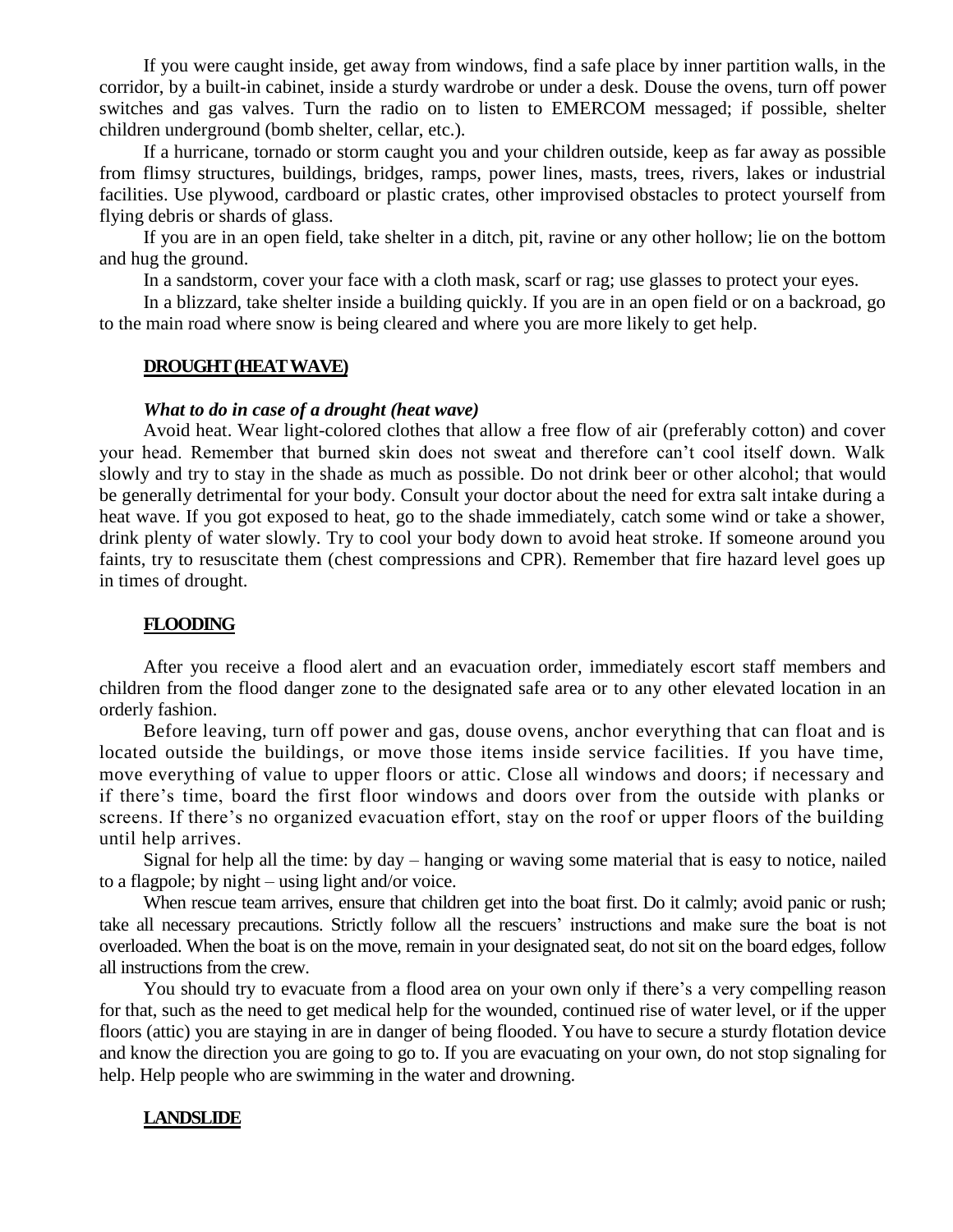After receiving a landslide danger alert, turn off all electric or gas appliances, water supply, prepare for urgent evacuation according to pre-existing plans. Act accordingly, depending on the landslide speed detected by the observation station.

If the landslide is slow (a few meters per month), start relocating depending on your capabilities (moving out furniture, equipment, etc.) If the landslide moves by more than 0.5-1.0 m a day, evacuate according to preexisting plans.

### **RELEASE OF hazardous toxic SUBSTANCES**

Industrial companies in your city (area) may suffer incidents that could release toxic substances: chlorine, ammonia or hydrochloric acid.

Chlorine is a greenish-yellow gas with a strong, choking odor. Chlorine is heavier than air. When vaporized and combined with water vapors, it drifts low over the ground as greenish-white fog that can penetrate into cellars or ground floors. In case of leakage from broken containers into the air, produces smoke. Chlorine vapors are strong irritants for the respiratory system, eyes and skin.

Ammonia is a colorless gas with a strong, choking odor. Ammonia is lighter than air and highly soluble in water. In case of leakage from broken containers into the air, produces smoke. Dangerous when inhaled. Inhaling high concentrations of ammonia may result in death. Chlorine vapors are strong irritants for the respiratory system, eyes and skin.

Hydrochloric acid is a yellow water solution with a strong odor. Its vapors cause irritation to eyes, cough, choking. Contact with skin causes chemical burns.

When released as a result of an incident, hazardous toxic substances spread from your local industrial sites downwind. They have a strong, unpleasant smell and form fog areas of various colors.

The most elementary means of protection from being affected by those substances is a wet cloth mask. Everyone should have such a mask with them at all times.

After receiving an alert and being told over the radio about the possible contamination, or noticing traces of hazardous toxic substances in the air, do the following:

- close all windows and fanlights, turn off heating devices, douse ovens.

- put on a water-soaked gauze face mask (if none is available, use fabric, a handkerchief, a towel, fragments of fur or cotton wool clothing soaked in water);

- evacuate staff members and children;

- retreat from the contaminated area crosswind (perpendicular to the wind direction) aiming for elevated ground with abundant fresh air supply;

- strictly follow the police and EMERCOM instructions;

- when in the contaminated area, do not enter any basement, create panic and interfere with law enforcement operations;

 at any signs of poisoning, get the victim (walking or carrying) out to fresh air, remove tight clothing, rinse eyes and mouth with 2% baking soda solution; if necessary, perform CPR and transport the victim to hospital, or call for a doctor;

 after elimination of toxic leak is announced over the radio or loudspeakers, enter the buildings only after airing them thoroughly.

#### **FIRE**

#### *In order to be able to prevent a fire, you have to know its main causes:*

1. Carelessness: when smoking, using open fire indoors, lighting bonfires near buildings, carelessness with household chemicals or flammable liquids.

2. Electric devices may cause fire if the network is overloaded by some powerful connections, wired incorrectly, old and worn out; if the device is malfunctioning, or if an open spiral device has been left unattended.

3. Ovens left to burn unattended, using flammable liquids to light them.

4. Children playing with fire.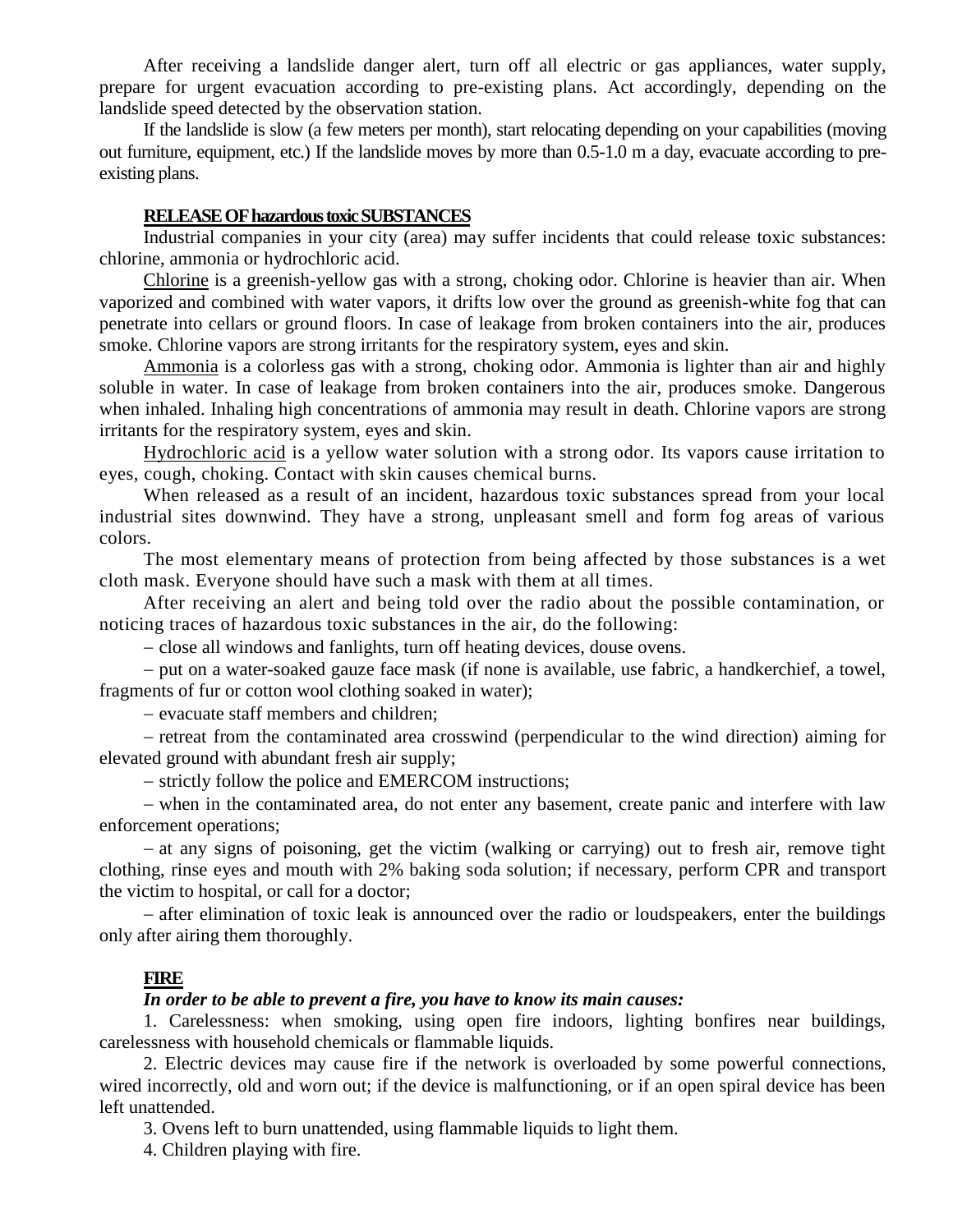5. Breaches of fire safety rules during gas welding operations.

## Attention! **If there is a fire, do not panic; call 01 for a fire brigade, take measures to get people to safety, meet the firefighters and show them where water sources are.**

When calling 01, tell the operator:

 your full address (settlement, street, house number, number of floors, the floor where the fire started);

- the location of the fire (room, attic, basement, corridor, storage facility, etc.), what is burning and the possible cause;

- your name and phone number.

In case of a fire:

 $-$  call a fire brigade;

- get children an those who need assistance out of the building;

- try putting the fire out with primary firefighting equipment (fire extinguishers, water, sand, thick wet fabric, internal fire hydrants);

- turn power off. Attention! Dousing connected electric devices with water may be dangerous for your life!

 $-$  turn gas supply off;

 if you are unable to eliminate the fire on your own, leave the room and close the door, but do not lock it;

- inform the firefighters about any people still inside the building.

**Attention!** Burning flammable liquids shall be extinguished using fire extinguishers, sand or thick wet fabric. If a TV is on fire, disconnect it from the socket and cover with thick fabric. If oil in a frying pan catches fire, cover it with a lid or thick wet fabric and leave for half an hour to cool. Attention! Do not put out burning oil with water. If burning oil splashes get on the walls or the floor, you can put them out using washing powder or soil from flowerpots.

Safe evacuation guidelines:

– leave along the safest route, stay as close to the floor as possible, protect your respiratory system with water-soaked cloth;

 $-$  do not run blindly;

– use the stairs to descend; run your hand along the wall when doing so. Do not use elevators or other machinery during a fire: if the power is cut, they get stuck between floors. Do not slide down water drain pipes or air vents; do not use bedsheets to get out: such attempts almost always end in a fall.

If someone's clothes catch fire:

- prevent that person from running to not let them fan the flames;

- throw them to the ground and make them roll around to put out the flames; alternately, cover them with a span of thick cloth. Without air supply, the fire will go out;

- dial 03 to call an ambulance:

- provide first aid.

Do not remove or tear down clothes from a burn victim; do not put any ointments or medicines onto the burned areas (like iodine, oil or brilliant green).

In case of carbon monoxide poisoning, get the victim to fresh air, remove tight clothing; if necessary, perform CPR and transport the victim to a hospital.

### **ATTENTION! Your knowledge and skills, correct and confident actions can save lives.** RESCUE NUMBER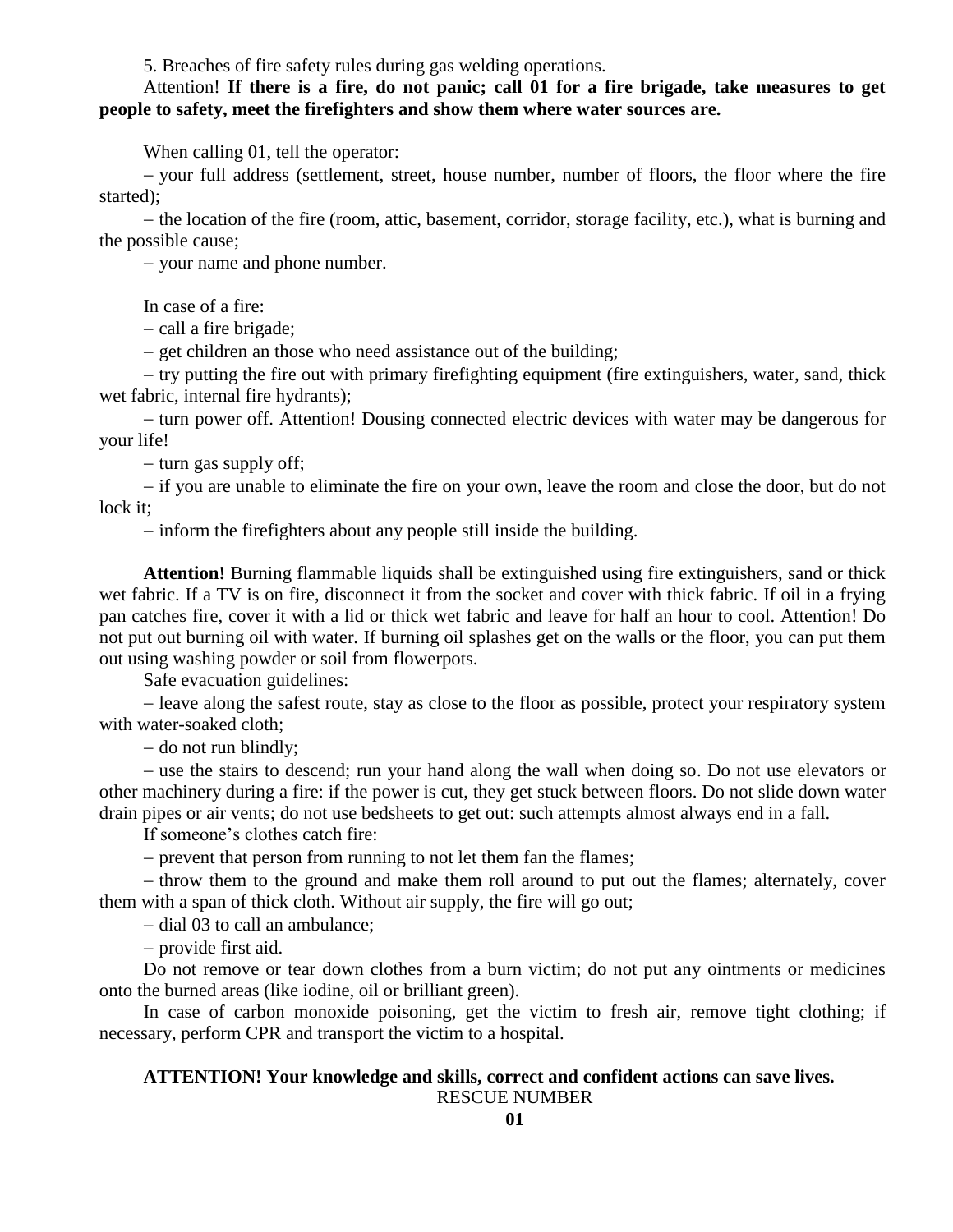## **IMPERIAL BY GRACE FIRE SAFETY RULES**

The following shall be prohibited inside the hotel rooms and facilities:

1. Smoking, starting a fire;

2. Keeping flammable and combustible liquids, explosives, gas cylinders, aerosol-packed goods and other explosive substances and materials. It is also prohibited to keep heating and household electric appliances in the room; except household hair dryers, electric pliers, electric shavers, etc., used for household purposes only;

3. Blocking passageways, hallways and stairwells with furniture, equipment or other items.

| In case of a fire in your room:                 | In case of a fire in your hotel:                       |  |  |  |  |
|-------------------------------------------------|--------------------------------------------------------|--|--|--|--|
| 1. Immediately report the incident to the fire  | 1. Immediately report the incident to the<br>fire      |  |  |  |  |
| department by calling "01". If it is impossible | department by dialing 01.                              |  |  |  |  |
| to extinguish the fire on your own, leave the   | 2. Leave your room after you close your windows and    |  |  |  |  |
| room and close the door, but do not lock it.    | doors, leave the building.                             |  |  |  |  |
| 2. Be sure to report the fire to the floor host | 3. If the hallways and stairwells are very smoky and   |  |  |  |  |
| or another member of the hotel management.      | you cannot leave your room, stay in your room with     |  |  |  |  |
| 3. Leave the danger zone and follow the hotel   | the windows wide open.                                 |  |  |  |  |
| managers' or firefighters' instructions.        | 4. A closed and well-sealed door can protect you from  |  |  |  |  |
|                                                 | dangerous temperatures for a long time. To avoid       |  |  |  |  |
|                                                 | smoke poisoning, seal any gaps under the door or air   |  |  |  |  |
|                                                 | vents in the room with wet towels and bed sheets.      |  |  |  |  |
|                                                 | 5. Try to inform the front desk about your location by |  |  |  |  |
|                                                 | phone.                                                 |  |  |  |  |
|                                                 | 6. When firefighters arrive at the site, go to the     |  |  |  |  |
|                                                 | window and signal for help. You can wait out the fire  |  |  |  |  |
|                                                 | on the balcony or enclosed balcony. Close the balcony  |  |  |  |  |
|                                                 | door behind you.                                       |  |  |  |  |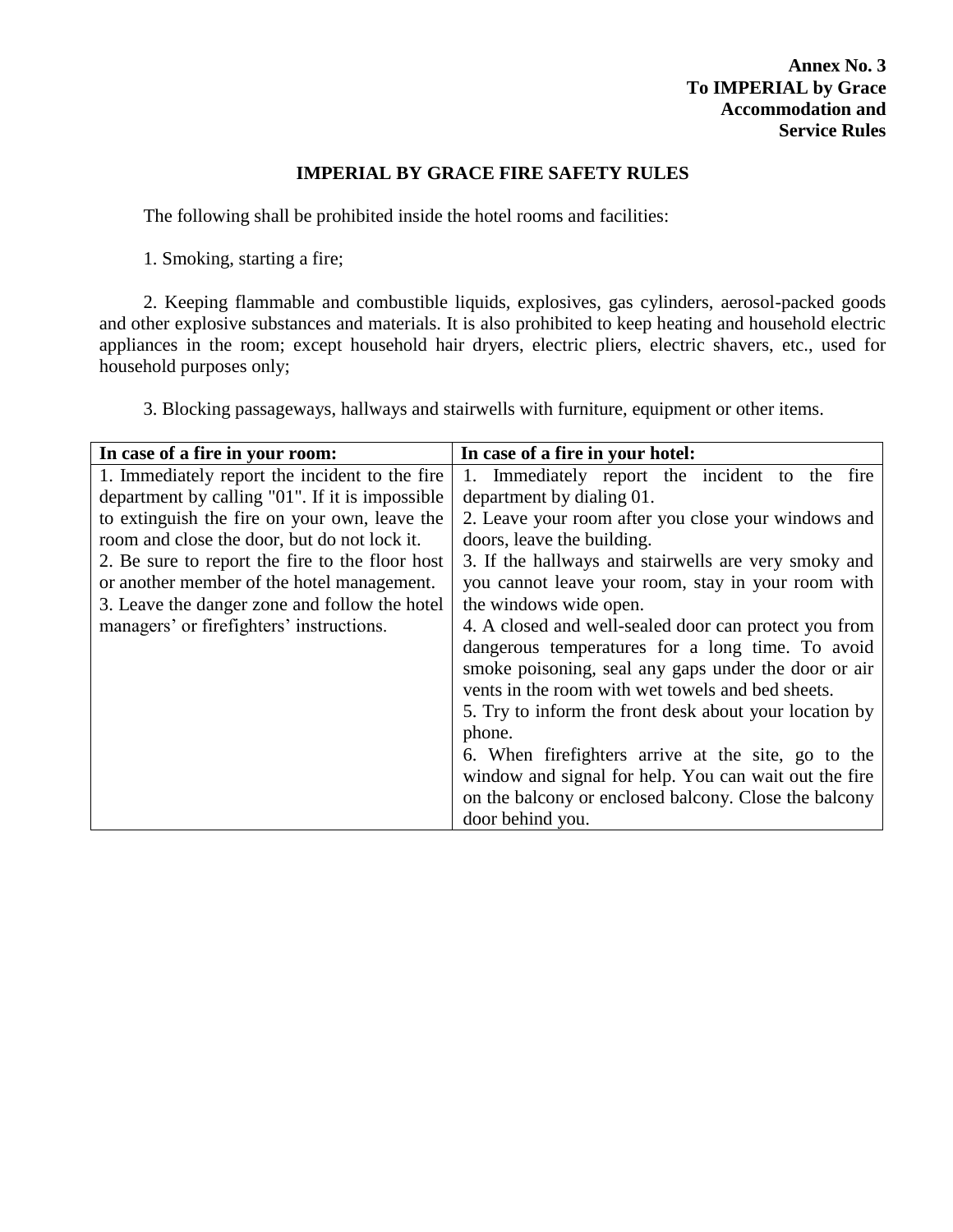# **IMPERIAL BY GRACE RULES FOR THE USE OF ELECTRICAL APPLIANCES**

## **The following shall be prohibited inside the hotel rooms and facilities:**

- 1. Using self-made electric appliances;
- 2. Leaving electric appliances, iron, TV, kettle or hair dryer connected and unattended;
- 3. Violating fire safety rules when using electric appliances;
- 4. Wrapping electric lamps and fixtures with paper, cloth or other combustible materials;

5. Using local lighting fixtures (table lamps, floor lamps, wall lamps, etc.), incandescent lamps over 60 W, as well as light sources with a power rating above the permissible values specified in the technical specifications or datasheet;

6. Stacking combustible materials at a distance of less than 0.5 meters from lighting fixtures, power wires and other electric equipment.

7. Using self-made boilers, stoves and other electric heaters;

8. When leaving the room, do not forget to turn off the TV, air conditioning, clothes iron and lighting fixtures.

**Tel.: 8 800 551 6350**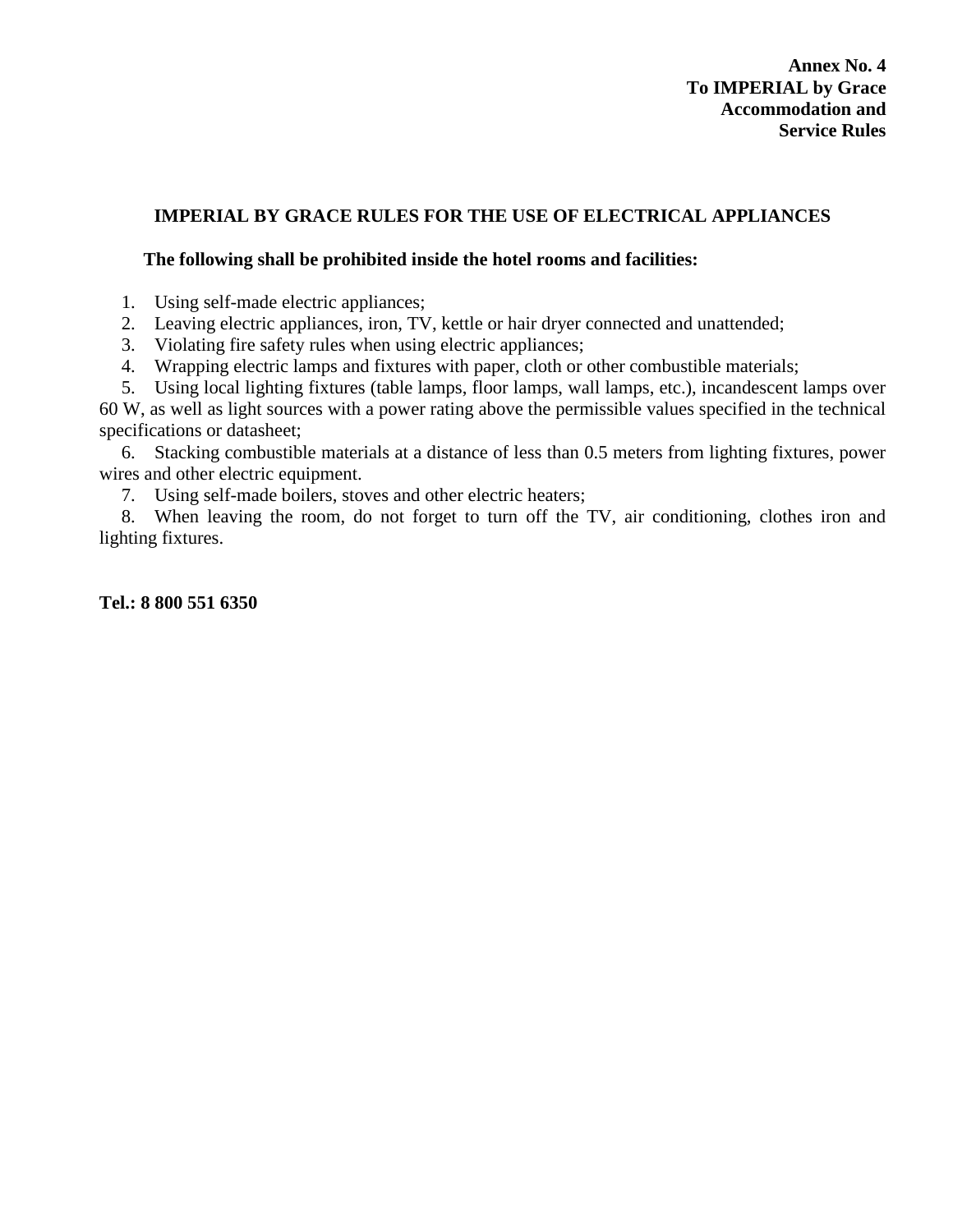# **Annex No. 5 To IMPERIAL by Grace Accommodation and Service Rules**

### **IMPERIAL BY GRACE SWIMMING POOL RULES**

Dear Guests!

We are sincerely happy to welcome you and doing everything in our power to make your visit to our swimming pool pleasant and beneficial for you. At the same time, let us remind you that you should follow these rules for your own safety and comfort:

1. Hotel guests may use swimming pools free of charge. Children under 14 may be present at a swimming pool grounds only if accompanied by an adult. The responsibility for the children's wellbeing lies with the accompanying person (parents or guardians under power of attorney).

Children under 4 may not be allowed into a swimming pool unattended and without life vests!

2. When attending the swimming pool, you should have: a swimsuit and a change of footwear. Children shall wear life vests and inflatable armbands: put them on and do not take them off.

3. Follow the sanitary rules and take a shower with no swimsuit on before attending the swimming pool.

4. When attending the swimming pool, DO NOT:

- Dive down or swim underwater, do any exercises related to holding your breath underwater.

Relieve yourself into the pool.

Teach other swimming pool attendees (including children) to swim.

- Swim in the pool when under the influence of alcohol or drugs, smoke while in the swimming pool.

- Run along the swimming pool edge, use it as a springboard to jump into the pool.

– Chew gum.

- Bring fragile items into the swimming pool area.

- Bring food or beverages.

- Eat or drink while in or around the swimming pool.

 Attend the swimming pool if you have health contraindications: skin infections, open wounds, breath disorders, balance disorders, etc.

Attend the swimming pool wearing outerwear or regular footwear.

Use medical, beauty or herbal products in the shower.

- Bring animals or birds to the swimming pool.

5. Only people in swimsuits are allowed into the swimming pool (swimming trunks, swimming shorts, bathing suits for women (single-piece or two-piece) and children (swimming nappies). You can not enter the pool or swim in it if you are not wearing the above swimming apparel.

6. In case of small cuts or chafing, treat them with a bactericide substance and apply waterproof adhesive bandage.

7. The Contractor shall not be liable for any injuries or harm to health caused by ignoring the swimming pool or shower rules.

8. Swimming pool attendees should behave in an orderly and appropriate fashion, be respectful toward other guests and staff and avoid any actions that could pose a danger to others. If any actions (behavior) of an attendee, either voluntary or involuntary, pose a danger to the life/health of that attendee or others, or offend moral or ethical sensibilities, the Hotel staff may take measures against such a person, namely, deny them access to the pool, refuse to provide them services of any kind in the future, remove them from the pool or the hotel grounds, or call the law enforcement.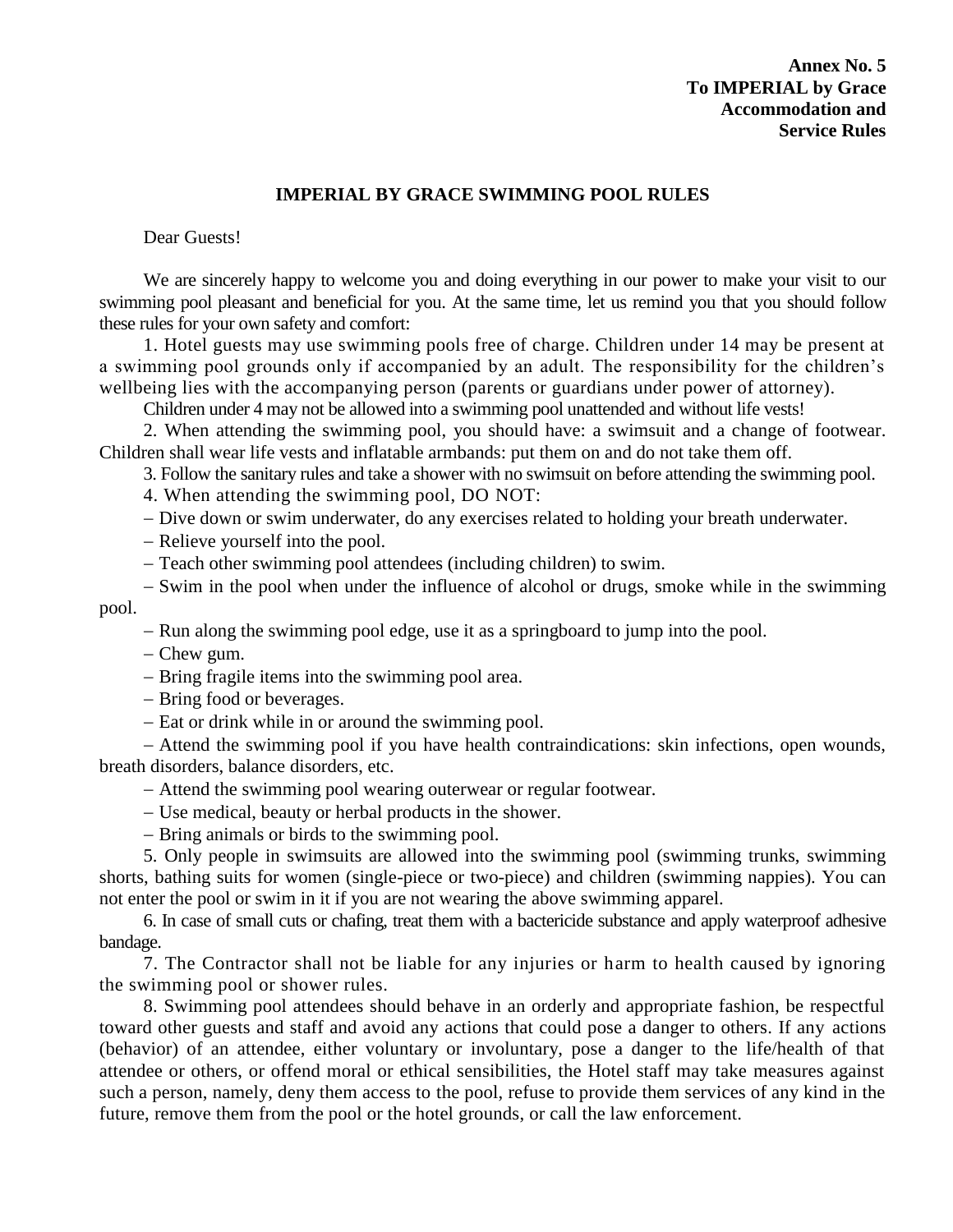9. Children under 14 may attend the swimming pool only if supervised by an adult. The person supervising the child shall be fully responsible for the child's well-being and for any harm that might befall them.

10. If any of the swimming pool, shower or recreation room property is lost or damaged, swimming pool attendees shall compensate for it in full.

11. The Hotel staff may check the bags swimming pool attendees bring with them for food or beverages.

12. Not following these rules constitutes a gross violation which will entail a fine of RUB 5,000. Repeat offenders will be banned from swimming pools.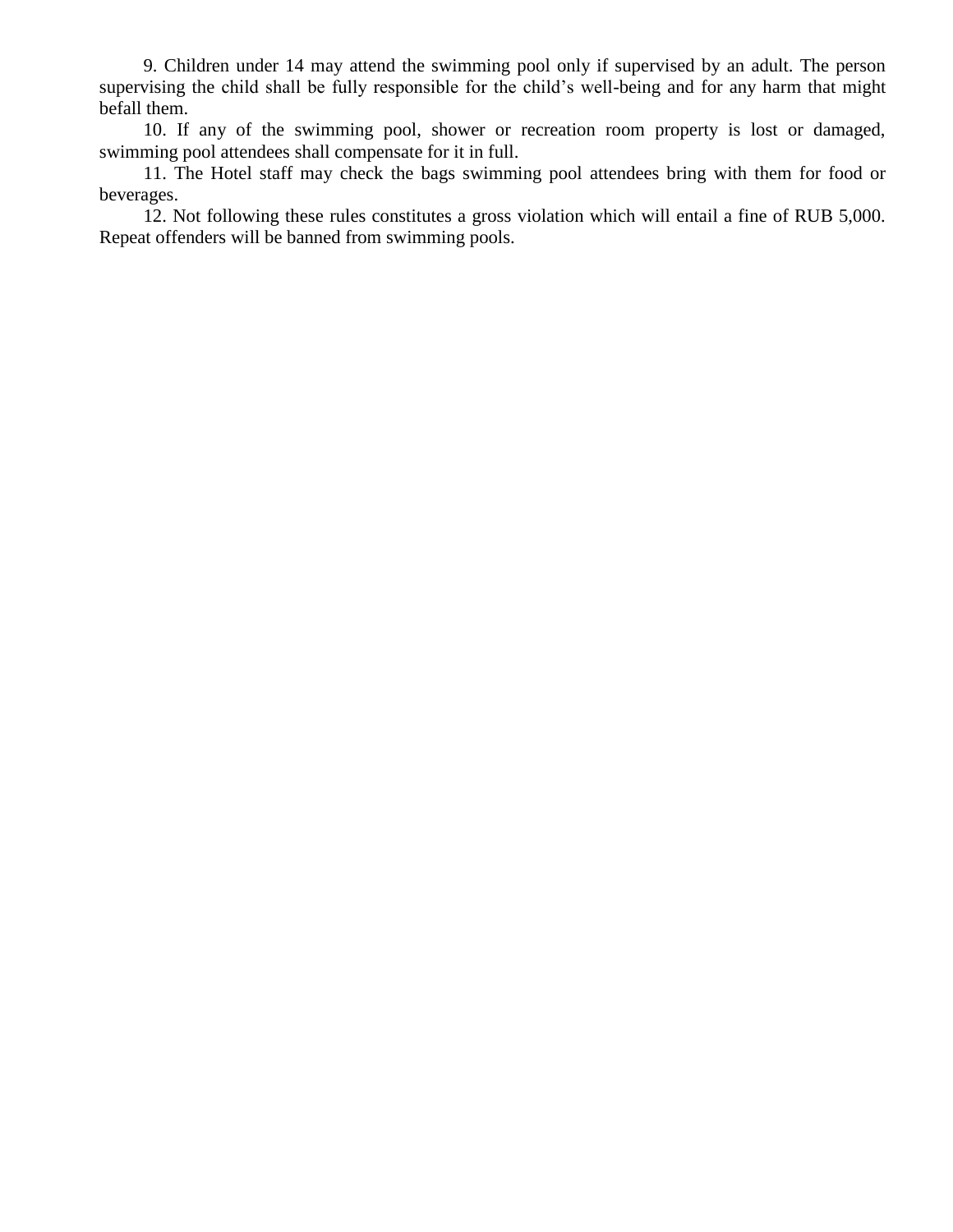# **IMPERIAL BY GRACE SAUNA AND TURKISH BATH RULES**

## 1. THE VISITOR SHALL:

1.1. Leave outerwear in the wardrobe.

1.2. Show respect toward:

- service personnel;

- persons keeping order;

– each other; other Visitors should not be disturbed.

1.3. Respect others:

- don't talk loudly;

- attend steam bath without touching others;

- lather gently without spraying foam around you;

 $-$  try not to splash water on others when rinsing yourself.

1.4. Keep the sauna and Turkish bath facilities neat and tidy.

1.5. Wear special footwear while in the sauna or Turkish bath (flip-flops, beach slippers, etc.).

1.6. Leaving the shower, turn the water off.

# 2. THE VISITOR SHALL NOT:

2.1. Be present in the sauna or Turkish bath in a state of intoxication (be it alcohol, drugs or mindaltering substances), or drink alcoholic beverages;

2.2. Be present in the sauna or Turkish bath without a swimsuit on;

- 2.3. Use coloring agents (hair dye, masks, creams, scrubs, etc.) in steam rooms;
- 2.4. Smoke outside a designated place;
- 2.5. Be present in the sauna or Turkish bath with pets;
- 2.6. Use any types of weapons, poisonous, toxic substances, gas cartridges, stun guns, etc.;
- 2.7. Use sound devices or other sources of noise;
- 2.8. Use piercing and cutting objects, glass items;
- 2.9. Be present in the sauna or Turkish bath wearing outer footwear;

## 3. LIABILITY:

3.1. Refusing to follow rules or instructions stated on warning signs or plaques placed around the sauna and Turkish bath, interfering with other guests' recreation will be grounds to remove the offender from the sauna or Turkish bath and denying them any further visits.

3.2. IMPERIAL by Grace is a private hotel. Management of the sauna, bathhouse or Turkish bath may refuse to service guests for any reason.

3.3. Any injuries, property harm or damage resulting from violations of these Rules or ignoring instruction of the sauna or Turkish bath staff, will not entail any liability on the part of the sauna or Turkish bath management, or be grounds for any damage payments.

3.4. If any sauna or Turkish bath property is damaged or lost, the attendee shall compensate for the damages as per the approved price list (see Cl. 1, Art. 1064 of the Civil Code of the Russian Federation).

3.5. If the attendee breaks any of these Rules and is removed from the sauna or Turkish bath as a result, the service fee will not be returned (see Art. 32 of the Federal Law On Consumer Rights and Art. 782 of the Civil Code of the Russian Federation).

3.6. The Management may alter or supplement these Rules in order to ensure safe attendance of the sauna and Turkish bath.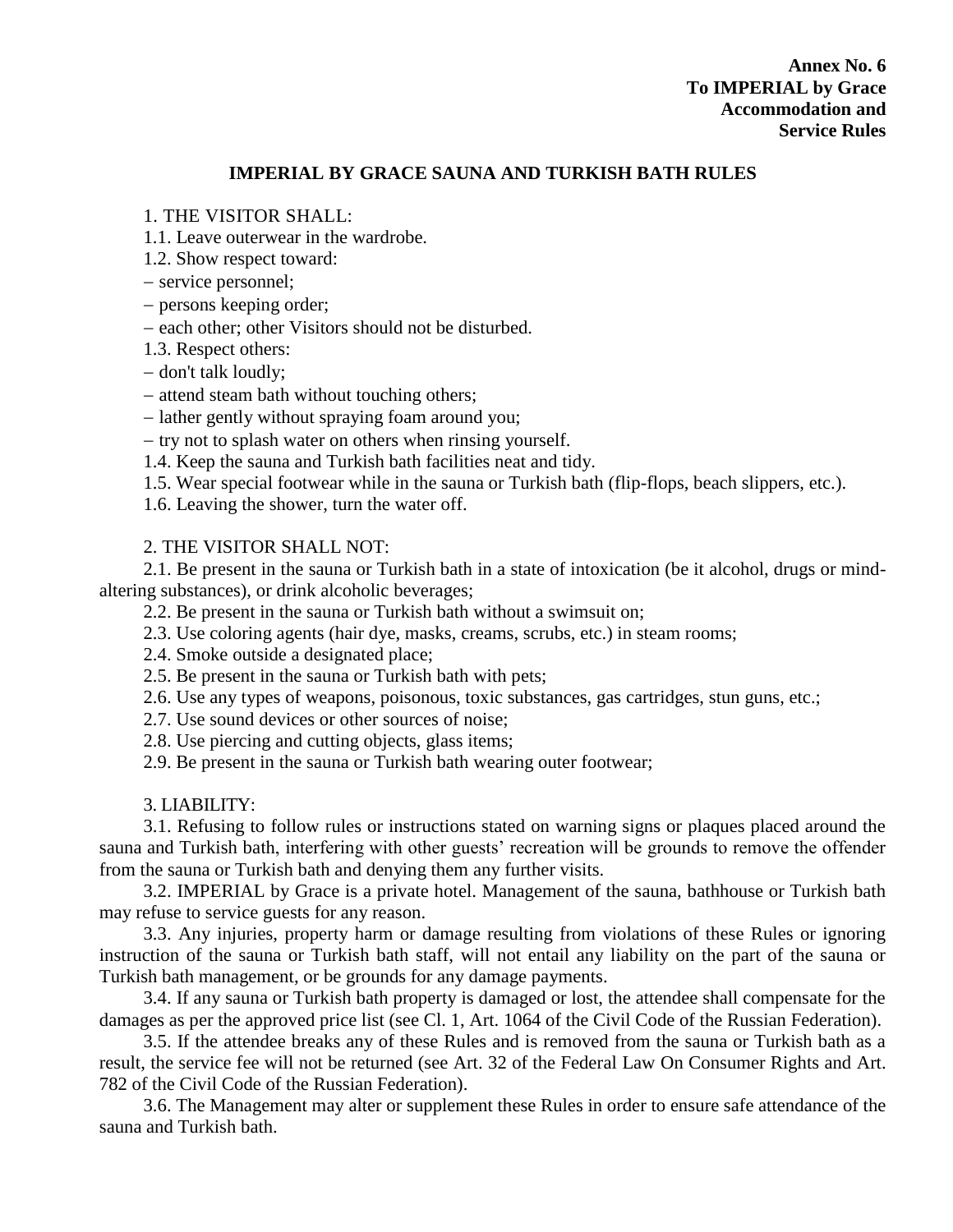**Annex No.7 To IMPERIAL by Grace Accommodation and Service Rules**

**Annex No. 8 To IMPERIAL by Grace Accommodation and Service Rules**

#### **IMPERIAL BY GRACE LOST & FOUND PROCEDURE**

#### 1. REGISTRATION OF LOST & FOUND ITEMS

1.1. All the items found by the Hotel staff on the Hotel grounds (in the rooms or public spaces) shall be deemed lost. Those items are to be handed immediately to the reception desk for logging and safekeeping.

1.2. Lost items are packed in clear plastic bags and sealed with a stapler. The label attached must have the following information:

Full name and job title of the person who found the item;

• The date of finding;

The item number (assigned by the Check-In and Accommodation Service manager in the Lost&Found log);

Number of the room or name of the facility where the item was found;

Brief item description (i.e. "men's white shirt", "NOKIA charger").

1.3. The Lost&Found log kept and updated by the Check-In and Accommodation Service shall contain all the data indicated in Cl. 1.2 certified with a signature of the manager making the entry. The following staff members may make entries in the Lost&Found log: Check-In and Accommodation Service manager, senior manager.

1.4. If the owner of the found item is known, the Check-In and Accommodation Service manager will contact them to discuss how the item should be returned.

1.5. All low value, perishable items (such as beverages, foods, etc.) shall be disposed of at the end of the same business day. Beverages and foods with the shelf life stated on the package, that do not require any special storage conditions, shall be logged as low-value items and kept in the Housekeeping Service storage room (warehouse) for at least three months. After that period expires, the staff member who has found the low-value item (as stated in the log), may, with the Hotel manager's permission, claim the item.

1.6. Expensive, not perishable foods and strong alcohol shall be logged as valuable items and kept in the Housekeeping Service storage room (warehouse) for at least six months.

1.7. All other low-value items shall be kept in the Housekeeping Service storage room (warehouse) for three months.

#### 2. HIGH VALUE ITEMS

2.1. High value items include: jewelry, mobile phones, cameras and video recorders, personal IDs, money, securities, plane tickets, expensive apparel or footwear, etc.

2.2. A staff member finding an item of that sort, SHALL IMMEDIATELY inform the manager of that and hand the item to the Check-In and Accommodation Service.

2.3. High value items shall be stored in the Check-In and Accommodation Service safe box for one year. The safe box is opened by two keys at once. One of the keys shall be kept by the Check-In and Accommodation Service manager and the other by the Hotel manager. After the safekeeping period expires, the Hotel manager will issue a Statement of deregistration and release from storage for the item in question. The Hotel manager alone will make the decision as to what to do further with those items.